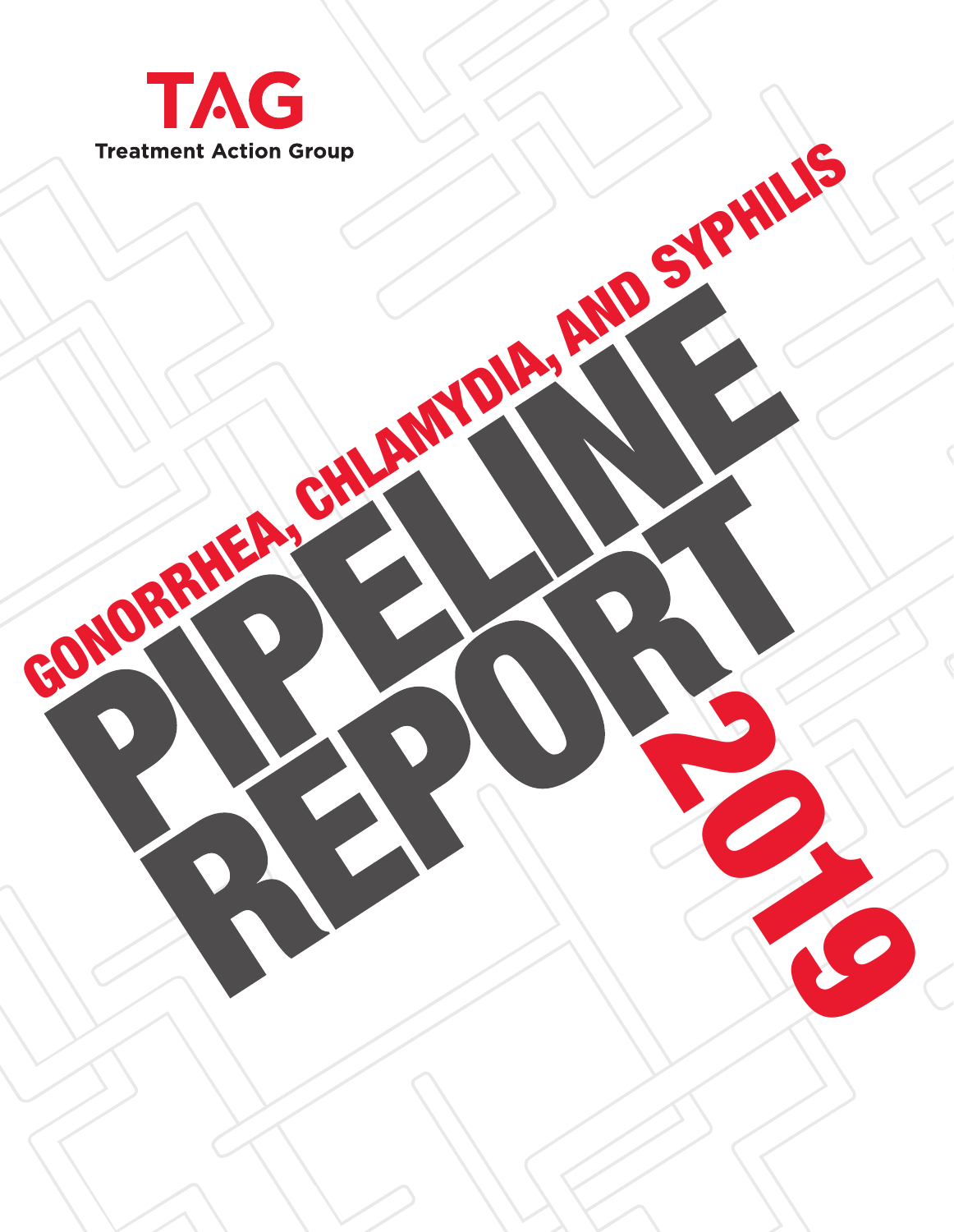# Dedication

TAG would like to thank the National Coalition of STD Directors for funding and input on the report.

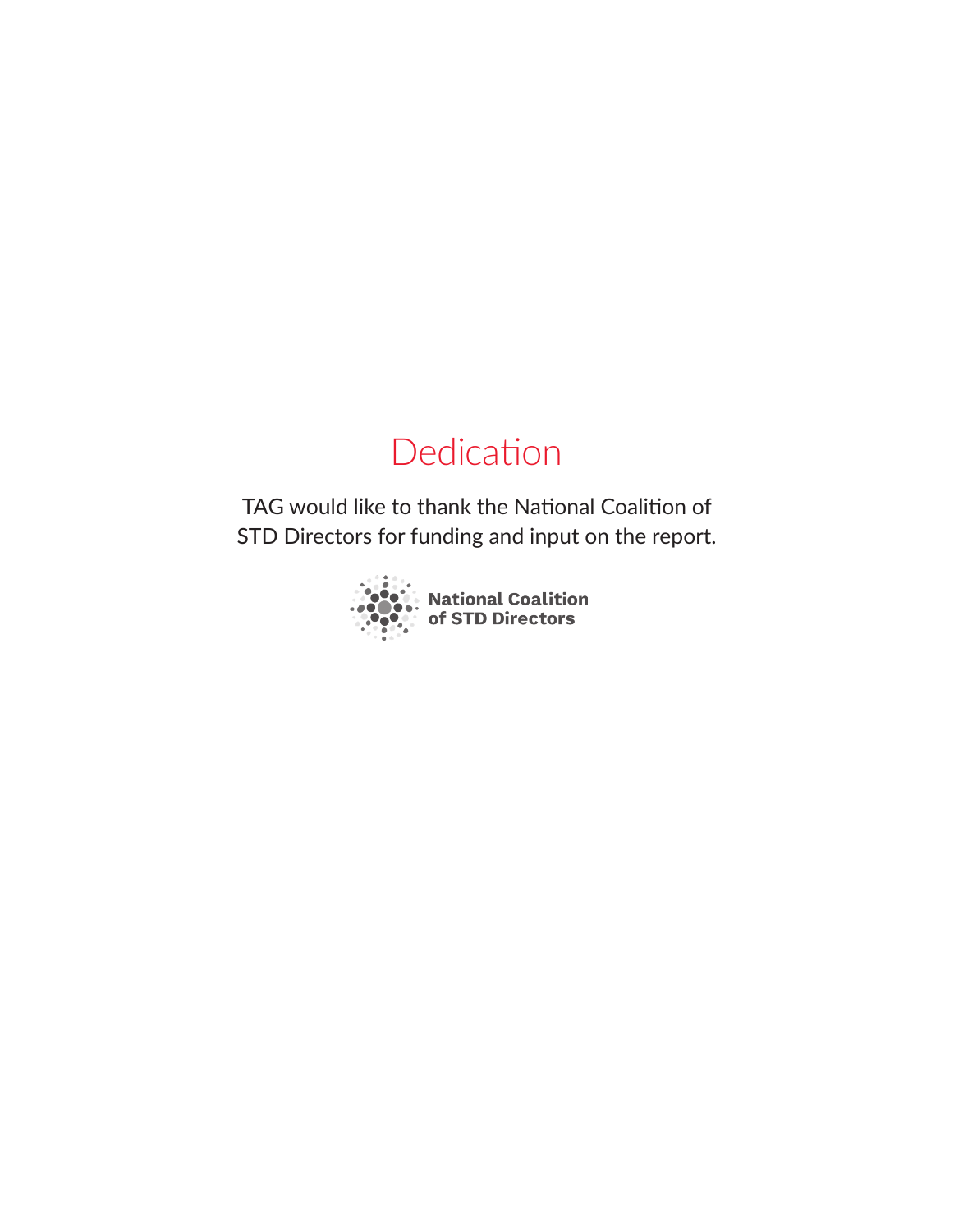# Pipeline for Gonorrhea, Chlamydia, and Syphilis

# By Jeremiah Johnson

# **Introduction**

The current toolbox for addressing gonorrhea, chlamydia, and syphilis is inadequate. At a time when all three epidemics are dramatically expanding in locations around the globe, including record-breaking rates of new infections in the United States, stakeholders must make do with old tools, inadequate systems for addressing sexual health, and a sparse research pipeline of new treatment, prevention, and diagnostic options. Lack of investment in sexual health research has left the field with inadequate prevention options, and limited access to infrastructure for testing and treatment has allowed sexually transmitted infections (STIs) to flourish.

The consequences of this underinvestment are large: According to the World Health Organization (WHO), in 2016 there were an estimated 376 million new infections (roughly 1 million per day) of four STIs: gonorrhea, chlamydia, syphilis, and trichomoniasis.<sup>1</sup> In the United States, the three reportable STIs that are the focus of this report—gonorrhea, chlamydia, and syphilis—are growing at record paces. In 2017, a total of 30,644 cases of primary and secondary (P&S) syphilis—the most infectious stages of the disease—were reported in the United States.<sup>2</sup> Since reaching a historic low in 2000 and 2001, the rate of new P&S syphilis cases has increased almost every year, increasing 10.5% from 2016 to 2017. Also in 2017, 555,608 cases of gonorrhea were reported to the U.S. Centers for Disease Control and Prevention (CDC); the rate of new cases represented an increase of 18.6% since 2016 and an increase of 75.2% since the historic low in 2009.<sup>3</sup> A total of 1,708,569 reported cases of *Chlamydia trachomatis* infection in 2017 make it the most common notifiable condition in the United States.

Costs to the U.S. medical system are substantial for all three infections. In 2008, the CDC estimated that annual chlamydia costs were \$517 million, gonorrhea costs were \$163 million, and syphilis costs were \$40 million.<sup>4</sup> These estimates are over a decade old, however; the recent dramatic growth in cases as well as rising health care costs have likely substantially increased costs since then.

When these infections go undetected, the results can be dire. Syphilis remains the second leading cause of stillbirth and miscarriage worldwide.<sup>5</sup> Congenital syphilis cases are on the rise in the United States; in 2017, there were 918 reported cases of congenital syphilis, including 64 syphilitic stillbirths and 13 infant deaths.<sup>6</sup> Undetected gonorrhea and chlamydia carry an increased risk of blindness for babies.<sup>7</sup> With chlamydia, most of the infections (70–80%) in women are asymptomatic; however, an estimated 5 out of 1,000 will lead to tubal factor infertility.<sup>8</sup>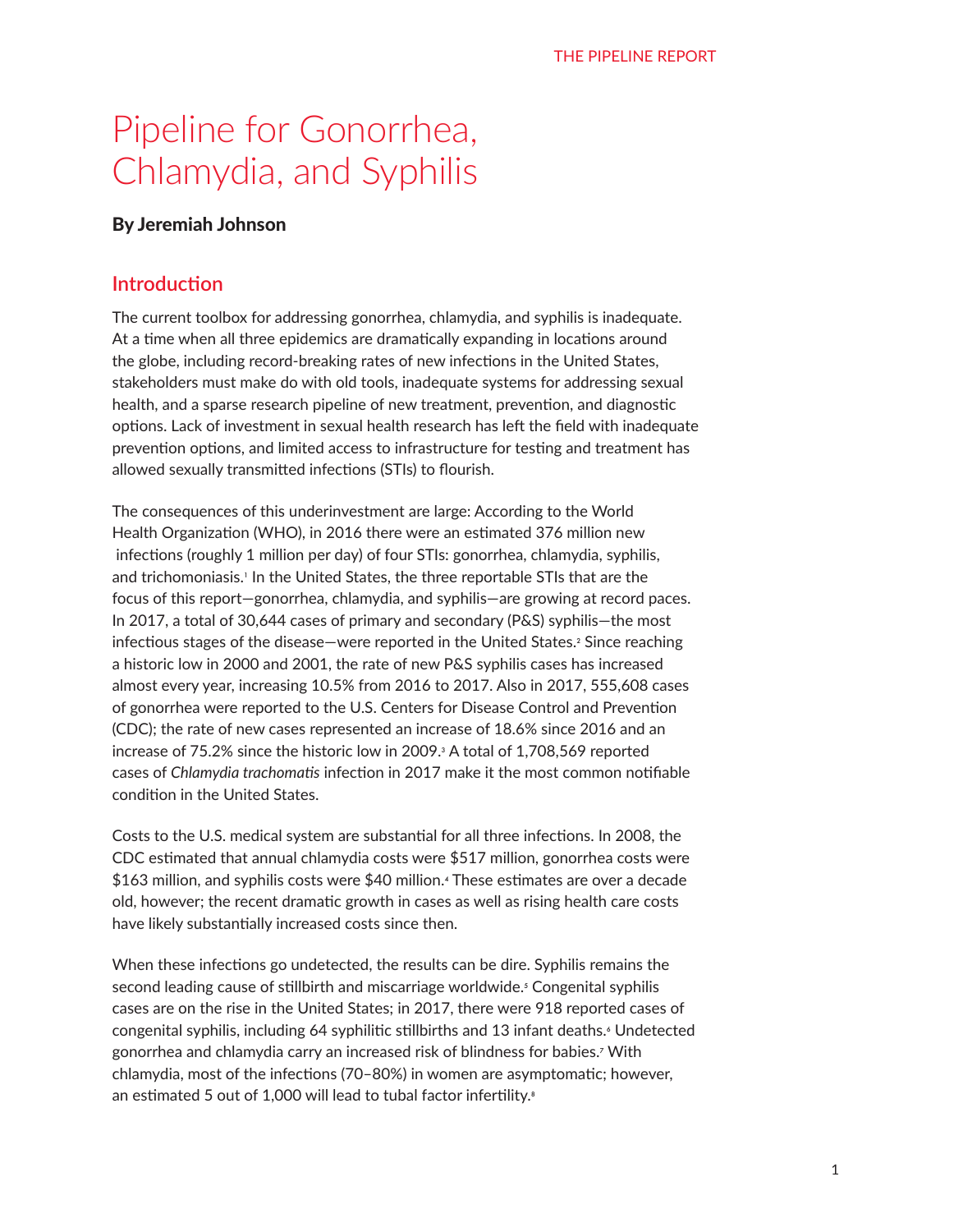These bacterial infections have long been known to be associated with an increased risk of acquiring and transmitting HIV.<sup>9</sup> A recent modeling study found that 10.4% of new HIV infections among men who have sex with men (MSM) could be attributed to chlamydia and gonorrhea infections.<sup>10</sup> The specter of possible STIs has also dramatically slowed the scale-up of essential innovations in the prevention of new HIV infections. Fears of "risk compensation"—the possibility that reducing the risk of transmitting or acquiring HIV will lead to a reduction in condom usage and an increase in sexual partners—have led health care providers to withhold access to pre-exposure prophylaxis (PrEP) for HIV, even though STIs began rising in MSM before the U.S. Food and Drug Administration (FDA) approved PrEP in 2012. That same absurd rationale has historically led to rationing of alternative contraception methods for women, even though this practice has no discernable benefit on addressing STIs; it only ensures greater harm to patients. These paternalistic attitudes are almost certainly a factor in slow dissemination of "undetectable = untransmittable"  $(U=U)$  messaging: the scientific fact that a person living with HIV who has achieved viral suppression cannot transmit the virus sexually.<sup>11</sup>

These highly stigmatized diseases also create untold psychological and relationship burdens. People who find that condoms and behavior change do not work for them for whatever reason—including circumstances where condom negotiation is not an option with sexual partners—and acquire an STI are subjected to stigma. This can come from within their interpersonal networks, from health care providers, and from society at large, often in the form of shame- and fear-based messaging campaigns, such as the AIDS Healthcare Foundation's notorious "Trust Him?" billboards.<sup>12</sup>

Many traditional STI prevention approaches, including behavior change related to frequency/number of sexual partners and levels of condom use, appear to be largely inadequate in curbing rising infections. Although advocacy for increased sexual health infrastructure and access to testing—including expedited partner therapy and guideline-recommended treatment remain an essential cornerstone of any STI response, advocacy that maintains a singular focus on individual sexual behaviors as the sole means of addressing any sex-related morbidity is extremely shortsighted and ignores lessons learned from the HIV pandemic. For years, the benefits of behavioral interventions and condom usage plateaued and declined, forcing advocates to look at the structural and social factors fueling the epidemic and, ultimately, to push for research for better tools. Highly active antiretroviral therapy, PrEP, and U=U ushered in the most dramatic progress toward ending HIV as an epidemic in locations around the globe. Stakeholders in addressing STI epidemics must learn these same lessons to have hope of turning the tide.

For years, the STI research pipelines for treatment, prevention, and diagnostics/ testing have been relatively dry. However, recent developments may provide hope for increasing movement in these fields of research.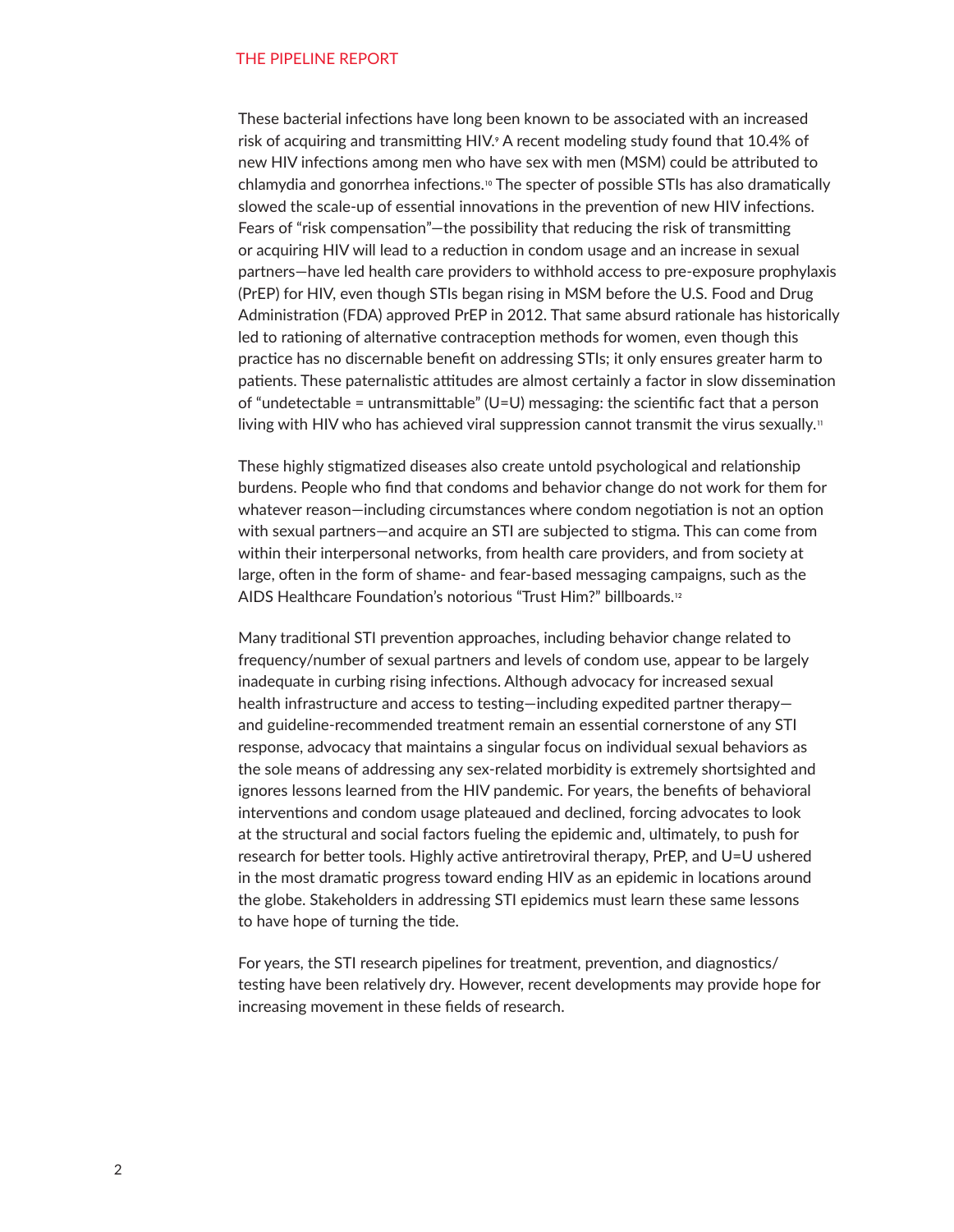By far, the greatest advancement in recent years has been in alternative treatments for gonorrhea. With signs of continued widespread resistance to quinolones and azithromycin and the emergence of decreased susceptibility to extended-spectrum cephalosporins, public health leaders have called for immediate investment in the development of new antimicrobials.13 During 2014–2017, the percentage of isolates with elevated azithromycin minimum inhibitory concentrations (MICs) increased from 2.5% to 4.4% in the United States.14 Although the percentage of isolates with elevated ceftriaxone MICs has remained low in the United States and was only 0.2% in 2017, these emerging signs of resistance have made replenishing the treatment pipeline a top public health priority. Sounding the alarm has generated significant progress, with three new molecules introduced to the pipeline in recent years, the most exciting of which, zoliflodacin, has shown efficacy in a phase II study.

Hopeful developments have also emerged in the area of prevention. In recent years, doxycycline has been investigated as a possible prophylaxis either pre- or post-exposure. Renewed investment by the U.S. National Institutes of Health (NIH) in vaccine research for all three STIs may help researchers expand upon previous advancements in the field, including the 2017 discovery that a meningococcal B vaccine led to a 31% reduction in new gonorrhea infections in New Zealand and elsewhere.<sup>15</sup> However, the initial \$9 million NIH investment is a far cry from what will be needed to develop these essential tools, and advocates should make the case for increased investment now.<sup>16</sup>

This report will explore the STI biomedical research pipeline, primarily focusing on ongoing or recently completed studies listed on ClinicalTrials.gov. In line with other Pipeline Reports from Treatment Action Group for HIV, viral hepatitis, and tuberculosis (available at www.pipelinereport.org), the present analysis does not address advancements in behavioral research or pressing implementation/funding needs for scaling up existing tools. With so many gaps in the development of new tools, the report also will highlight a few areas where innovation is particularly needed, and it will offer background information on the history of vaccine research and the current gaps in rapid testing for all three diseases. As this report covers extensive ground for three pathogens, many of these sections draw heavily from the work of other reviewers and summary articles to familiarize advocates and other readers with key arguments and resources.

Our hope is that this report will generate discussion on, and investment in, sustained research advocacy for STIs, to move beyond a singular focus on repackaging and rebranding of resource-intensive sexual behavior approaches with continually diminishing returns. Given that STI-related stigma also adversely affects the efforts of HIV advocates working on the scale-up of PrEP and U=U messaging, our hope is that more of these community leaders will also see the development of better tools for STI prevention, diagnosis, and treatment as integrally linked to their own success in ending HIV.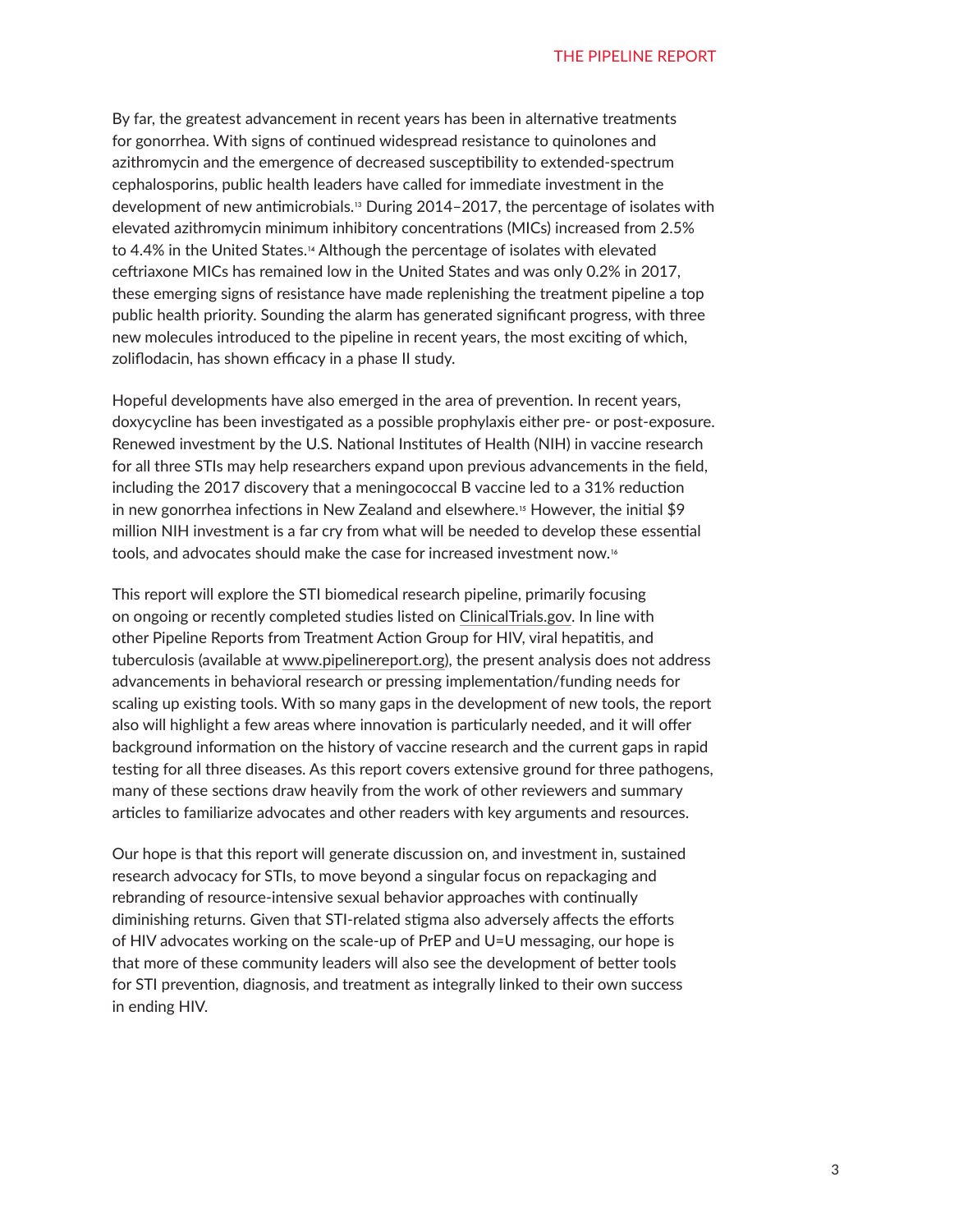# **Preventive Technologies for Gonorrhea, Chlamydia, and Syphilis**

Humans need choices when it comes to maintaining and improving their sexual health. The following pipeline research seeks to provide additional modalities, beyond just condom use or limiting the number of partners, for the prevention of multiple bacterial STIs.

### *Doxycycline as Pre- and Post-Exposure Prophylaxis*

Doxycycline is an inexpensive second-generation tetracycline used to treat bacterial infections and acne, and to prevent malaria.<sup>17</sup> Doxycycline remains an important CDC-recommended medication for nonpregnant people for the treatment of syphilis and urogenital and oropharyngeal chlamydial infections, as well as for those with a penicillin allergy who cannot take azithromycin.<sup>18</sup>

In recent years, doxycycline has been investigated as a possible bacterial STI prophylaxis either pre- or post-exposure. A small pilot study released in 2015 demonstrated that doxycycline provided as a pre-exposure prophylaxis (STI-PrEP) may be effective in reducing STI incidence.19 The study was small, with only 30 gay men and transgender women, but it showed a statistically significant 70% decrease in STIs when half the participants were assigned doxycycline as STI-PrEP and half the participants were offered financial incentives to avoid infections. Absolute numbers of syphilis, gonorrhea, and chlamydia infections were all lower in the doxycycline arm; however, the study was too small to provide statistically significant reductions when infections were broken down by disease.

A 2018 substudy of IPERGAY– a French study of oral HIV-PrEP users—showed that doxycycline provided as a post-exposure prophylaxis (STI PEP) led to a 47% reduction in bacterial STIs, with a 70% drop in chlamydia and a 73% drop in syphilis, but no reduction in gonorrhea.<sup>20</sup> The study randomized 232 MSM from the French IPERGAY HIV-PrEP study and provided half with doxycycline for STI PEP; the other half received no STI prophylaxis. Those in the treatment arm were told to take a 200 mg pill up to 72 hours after each sexual encounter, though nearly every participant who took a pill did so within 24 hours. Participants were followed for 8.7 months, with 212 participants—106 in each arm—completing the study. STI incidence was still relatively high in each group, though the 38% annual STI incidence in the doxycycline arm was a significant improvement over the 70% reported in the control arm.

Two new studies looking at doxycycline for STI prevention are being conducted by the British Columbia Centre for Disease Control. One is a pilot study that will look at the feasibility and tolerability of using daily doxycycline for syphilis PrEP in a group of 50 HIV-negative MSM who are also taking tenofovir disoproxil fumarate/emtricitabine (TDF/FTC) as HIV PrEP.21 The second study is an early phase I study to determine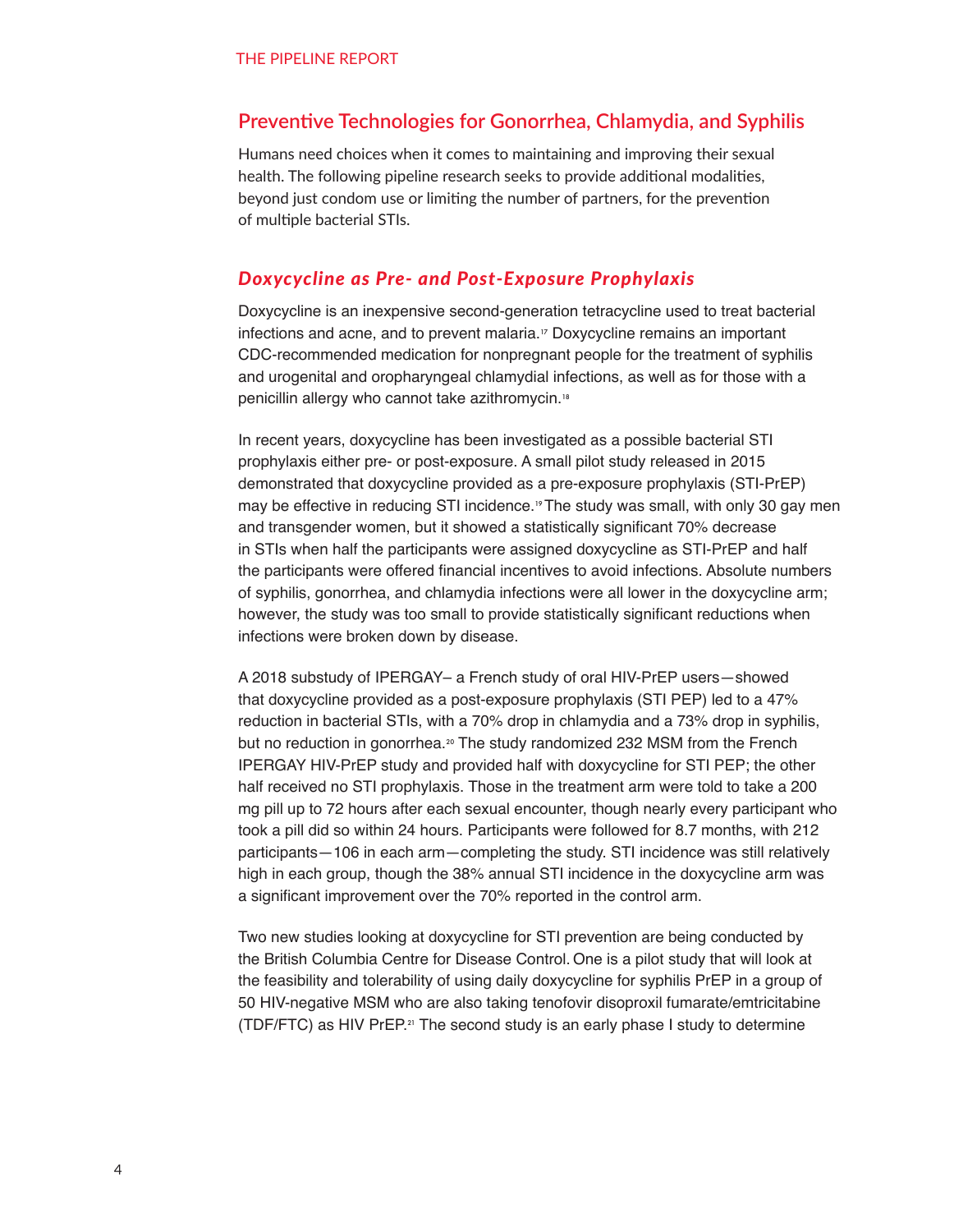whether the daily use of doxycycline is an efficacious and acceptable intervention for syphilis prevention in a group of 288 HIV-positive MSM.22 The study focusing on HIV-negative men was almost fully enrolled at the time of publication, with preliminary findings expected to be available in the next year. The study of HIV-positive men is set to run through May 2020.

Another study evaluating doxycycline as STI PrEP, conducted at the Kirby Institute in Australia, is a nonrandomized observational cohort trial using a before-and-after comparison to evaluate whether taking 100 mg doxycycline daily would help gay and bisexual men at high risk of infection to reduce the possibility of acquiring gonorrhea, syphilis, and chlamydia. The study is now recruiting to reach its target of 125 participants, with an estimated study completion date of December 2021.<sup>23</sup>

Concerns over the development of antibiotic resistance will be a factor in determining the future of doxycycline as STI PrEP or STI PEP, specifically in the case of gonorrhea. The threat of resistance has been cited as a concern around giving doxycycline as prophylaxis, as there are so few new antibiotics in the treatment pipeline for gonorrhea. However, as doxycycline has not been recommended as treatment for gonorrhea for years, there is new progress in the treatment of gonorrhea, and there are no known plans to reintroduce doxycycline as a recommended treatment, stakeholders likely need to take a closer look at opportunities to prevent new syphilis and chlamydia infections with doxycycline. The benefits likely far outweigh the risks.

### *New NIH Funding for Chlamydia, Gonorrhea, and Syphilis*

A highly effective, scalable, easily administered vaccine is in many ways the holy grail in the prevention of any infectious disease. Stakeholders may be surprised to learn that biological plausibility for vaccination to prevent all three bacterial infections has been previously established, and, in some cases, there have been significant recent advancements in this field of research. Often, it may appear that scientific barriers stand in the way of better interventions, yet in the case of STI vaccine research, it is more likely a question of investment.

In 2018, the NIH made a significant new investment in vaccine research for gonorrhea, chlamydia, and syphilis. RFA-AI-18-005 will invest \$9 million in FY 2019 to fund three to five awards. According to the announcement, the funding opportunity solicited applications for the Sexually Transmitted Infections Cooperative Research Centers, "which will facilitate multidisciplinary, synergistic collaborations to support the development of vaccines to control and prevent STIs caused" by the three major reportable bacterial infections.24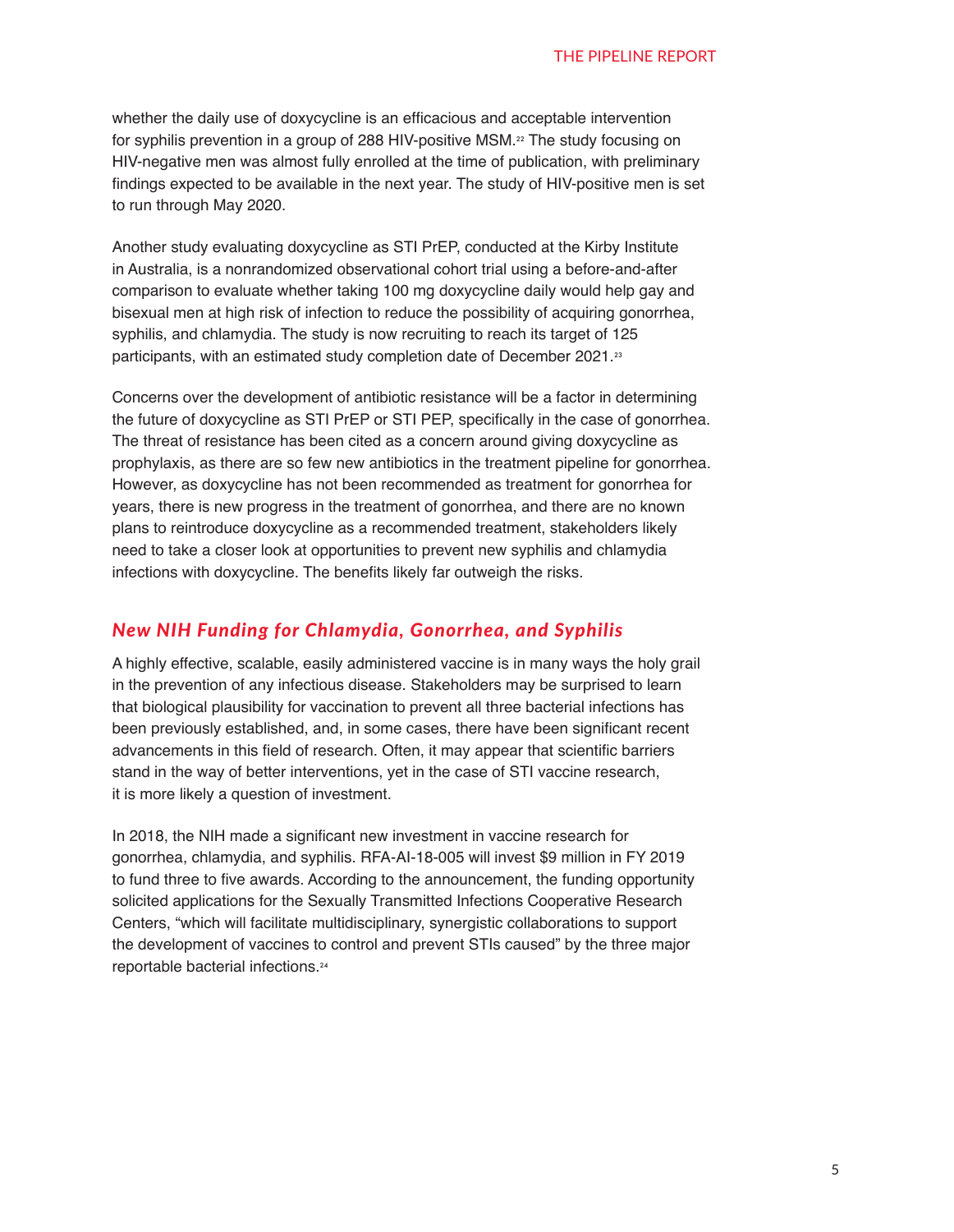*Meaningful discussion on the development of vaccines for syphilis, gonorrhea, and chlamydia has advanced in recent years. A 2013 WHO meeting on the development of vaccines for STIs outlined a number of targets and objectives in order to address common sexually transmitted bacterial pathogens.*25 *There was agreement that standard required qualities from a production standpoint will include a vaccine that:*

*(1) requires only standard operating procedures and equipment for generation of a high-quality vaccine product, (2) can be easily produced and manufactured on large scale to meet supply demand, and (3) exhibits no or minimal batchto-batch variability and has optimal stability regardless of storage conditions." The biologic considerations that were discussed and found important to achieving vaccine efficacy included "(1) racial and gender differences and the impact of genetic differences and hormones; (2) different clinical (tissue) sites of infection; (3) ancillary microbial flora (e.g., microbiome); and (d) genotypic and phenotypic strain variations.* 

*From a public heath perspective, a vaccine should:*

*(1) use a routine route of administration; (2) be inexpensively produced to appeal to industry partners and public health officials and ensure the vaccine reaches target groups; (3) achieve sufficient protection with a reasonable number of immunizations and a convenient immunization schedule to help achieve vaccinee return-visit compliance; (4) be administered safely with no adverse health consequences post-vaccination; and (5) provide long-lasting protection against infection, irrespective of age, gender, or type of sexual activity.*

The new investment from the NIH is an exciting shift toward achieving these goals for future vaccines; however, \$9 million is not likely to be enough of an investment. Development will require significant funding, and commercial vaccine producers are unlikely to commit themselves unless there is some certainty that the vaccine would have minimal side effects and an established market in order to deliver a reasonable return on their investment.

While this report is primarily concerned with interventions that have already gone through preclinical development, we will briefly review some of the previously conducted research that makes this new influx of NIH funding so exciting. In particular, recent efforts to map the proteins produced by each pathogen have led to the development of potential targets for vaccination for all three diseases. Hopefully, more advocates will be inspired to press for ongoing investment in vaccines that will be effective, easy to use, accessible, and affordable. Stakeholders may also be inspired to make the case for a market for newly developed vaccines by conducting additional research to establish the demand for these highly needed interventions.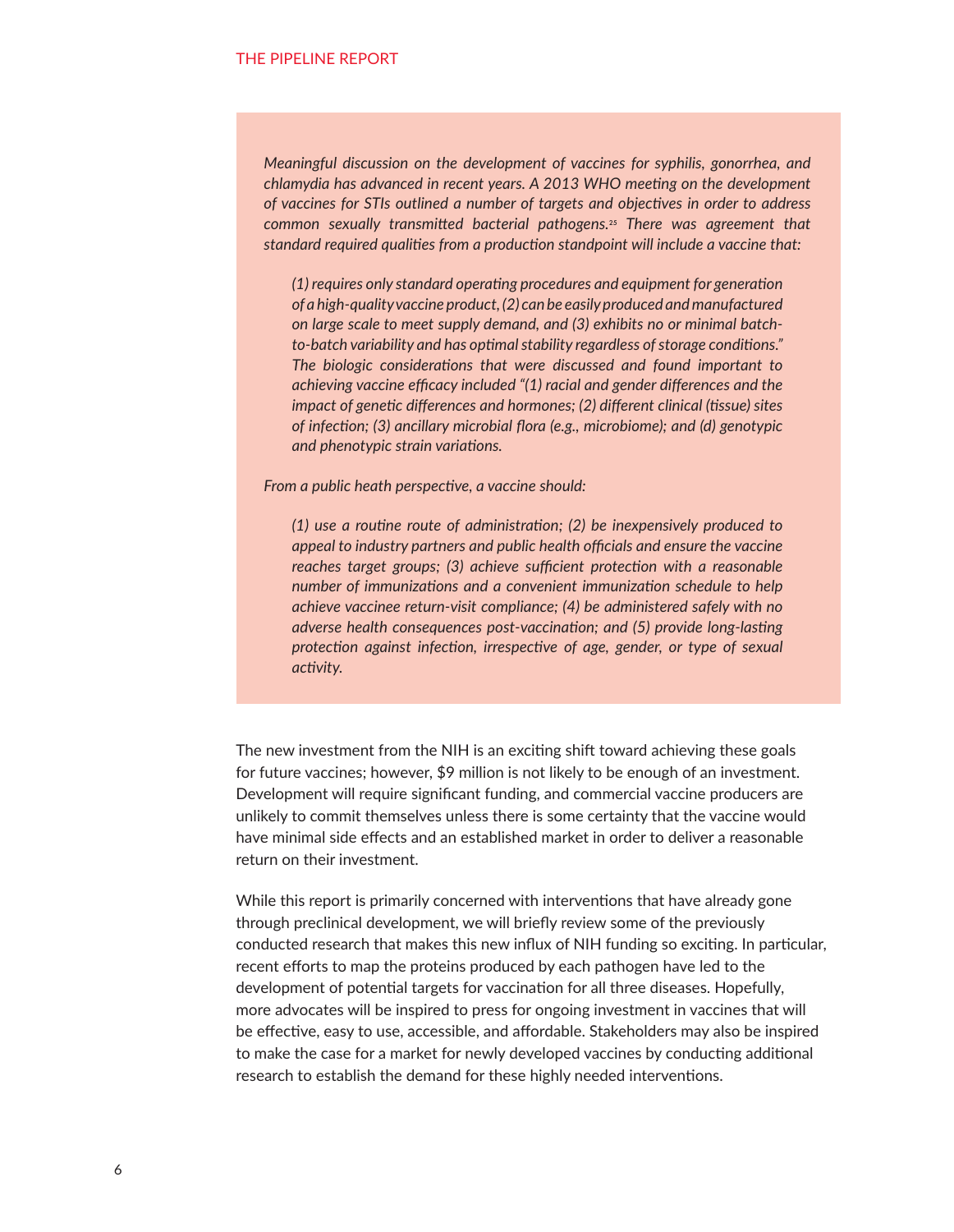### *Gonorrhea Vaccine*

Gonorrhea vaccine research dates back more than a century. Four candidate vaccines have been evaluated in clinical trials; none managed to provide any protection. Limited in vivo studies of the pilus vaccine and in vitro studies of the Por vaccines had shown efficacy; however, three gonococcal vaccine trials (whole cell, pilus, and Por) conducted since 1970 were unsuccessful in protecting participants from either natural or experimental infection.<sup>26</sup>

A few years ago, surprising results from the study of a meningococcal vaccine renewed hope for successful vaccine development. Researchers in 2017 reported that a group B meningococcal vaccine custom-made for a meningitis epidemic in New Zealand may also prevent gonorrhea infection in a third of vaccinated people.<sup>27</sup> The retrospective case-control study "examined records from almost 15,000 youngadult patients at 11 sexual health clinics in New Zealand who were eligible to receive the outer membrane vesicle meningococcal B vaccine (MeNZB) between 2004 and 2008 and were diagnosed with either gonorrhea or chlamydia, or both." Researchers found that patients who had received MeNZB "were substantially less likely to have been diagnosed with gonorrhea than chlamydia, and the researchers estimated the vaccine was 31% effective against the former."28 Although 31% protection is modestand lower than that achieved with most approved vaccines—modeling published in 2015 suggested that a vaccine against gonorrhea with such efficacy could decrease prevalence of the STI by more than 30% within 15 years.<sup>29</sup>

The same team also presented results in 2017 from a cohort study of more than 600,000 people in New Zealand.30 Again researchers found evidence of protection: "those who were vaccinated with MeNZB were less likely to be hospitalized for gonorrhea than those who did not receive the vaccine, which appeared to be 45% effective against the STI in this group."

Adding to these unexpected findings out of New Zealand, researchers are also making real progress on narrowing down targets for a potential gonorrhea vaccine. Oregon State University has recently completed proteomic profiling on all the proteins produced by 15 gonorrhea strains.31,32 For each strain, researchers divided the proteins into those found on the cell envelope and those in the cytoplasm. Researchers identified nine new potential vaccine candidates from more than 1,600 proteins that were found to be common among the strains.

These promising discoveries, in addition to the significant concerns posed by antimicrobial resistance, make this an ideal time for stakeholders to push for increased investment in vaccine research for gonorrhea. In 2013, the WHO and the NIH organized a technical consultation to evaluate how to advance STI vaccine development.33 Several key recommendations were made to improve ongoing research for a gonorrhea vaccine. For example, the field could benefit from additional animal models—currently, the only small laboratory animal model for gonorrhea is the female mouse. Both collaboration and the pace of vaccine development could be "enhanced by broader access to in vitro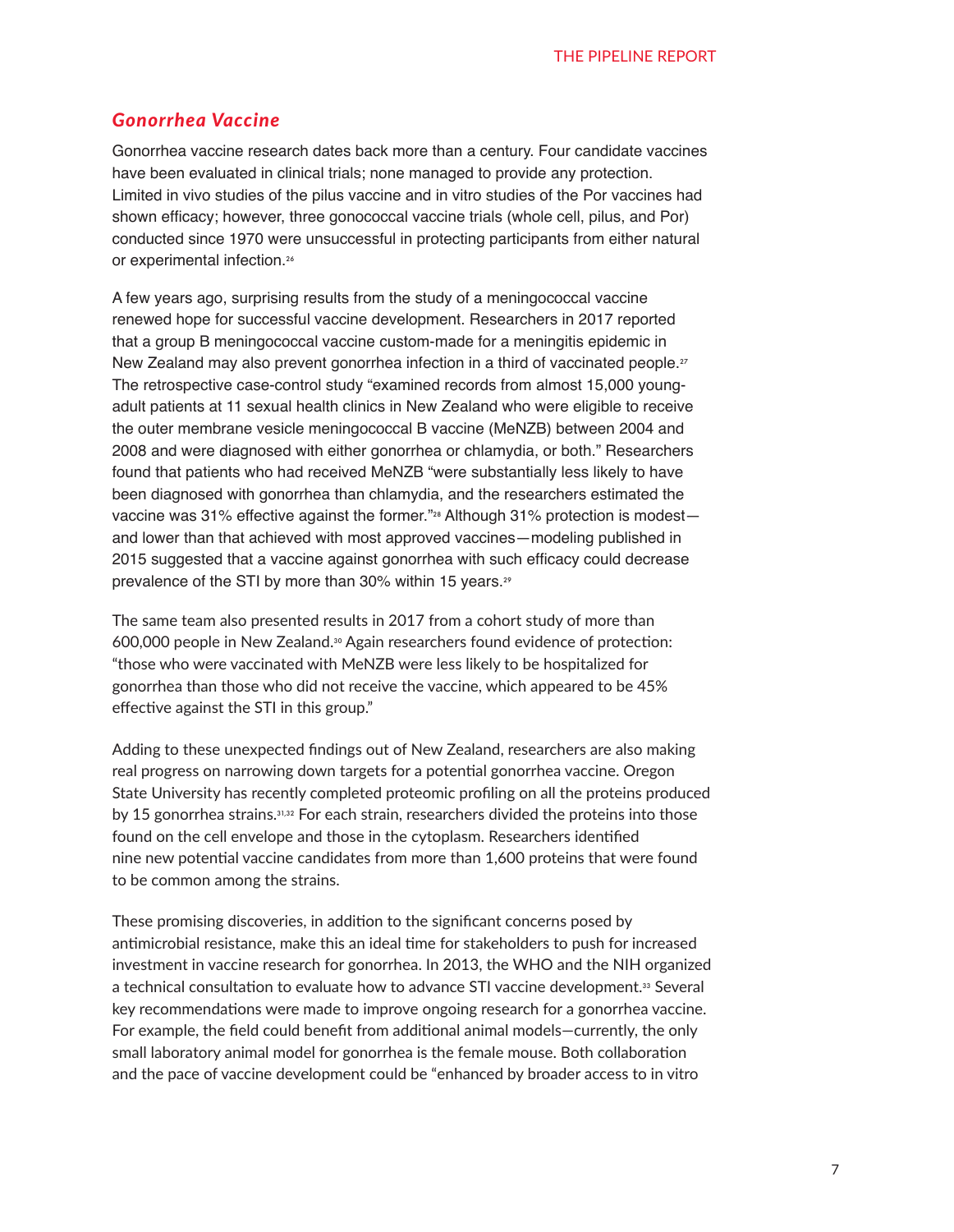assays, reagents, and animal models with the goal of harmonizing selected protocols across laboratories to ensure that the members of the research community are striving to achieve the same goals."

The use of experimental infection in male volunteers to evaluate vaccine candidates was discussed at the same WHO/NIH meeting. Experimental infection of male volunteers reproduces the clinical features of naturally acquired gonococcal urethritis. The ethical concerns are obvious; however, several advantages were noted. A paper published after a 2016 National Institute of Allergy and Infectious Diseases (NIAID) meeting on gonorrhea vaccinology encouraged ongoing efforts to refine animal models to better mimic human infection. It also recommended that dialogue "should continue on the potential and feasibility of leveraging the experimental human male infection model for phase I/II clinical trials to test candidate vaccines and/or define correlates of protection."<sup>34</sup>

### *Chlamydia Vaccine*

A 2017 review of the field of chlamydia vaccine research summarizes evidence that supports greater investment.<sup>35</sup> The plausibility of a mechanism for an effective chlamydia vaccine has long been established. Attempts to find a vaccine for chlamydia were initiated more than 100 years ago, long before it was recognized as a form of sexually transmitted infection, because of its role in the development of trachoma, which remains a significant cause of preventable blindness in many parts of the world. While these experiments did see some signs of protection using whole organisms, some immunized people actually saw worse disease outcomes when they were exposed to chlamydia.<sup>36</sup>

Some researchers cite the fact that chlamydial infections are more frequent in younger people, ages 15–20, than in older persons as evidence of naturally induced immunity. Research in sex workers has supported this by showing that resistance to infection correlates with duration of sex work, independently of age.<sup>37</sup> A 2013 study also showed that natural immunity occurs in females with a C. trachomatis genital tract infection.<sup>38</sup>

Natural immunity to chlamydial infection does not provide complete or long-term protection, but human clinical data show that young women who spontaneously cleared chlamydial genital infections subsequently were resistant to reinfections.<sup>39</sup> Thus, natural immunity can elicit partial protection from chlamydial reinfection, providing evidence that it may indeed be possible to design an efficacious vaccine.

But in addition to efficacy, safety is paramount. STIs like chlamydia and gonorrhea cause significant morbidity but not mortality, and are often treatable, so the first priority for a vaccine is safety. Based on the findings observed during the vaccine trachoma trials, delayed-type hypersensitivity reactions, increased susceptibility to infection, and any other negative effects need to be avoided.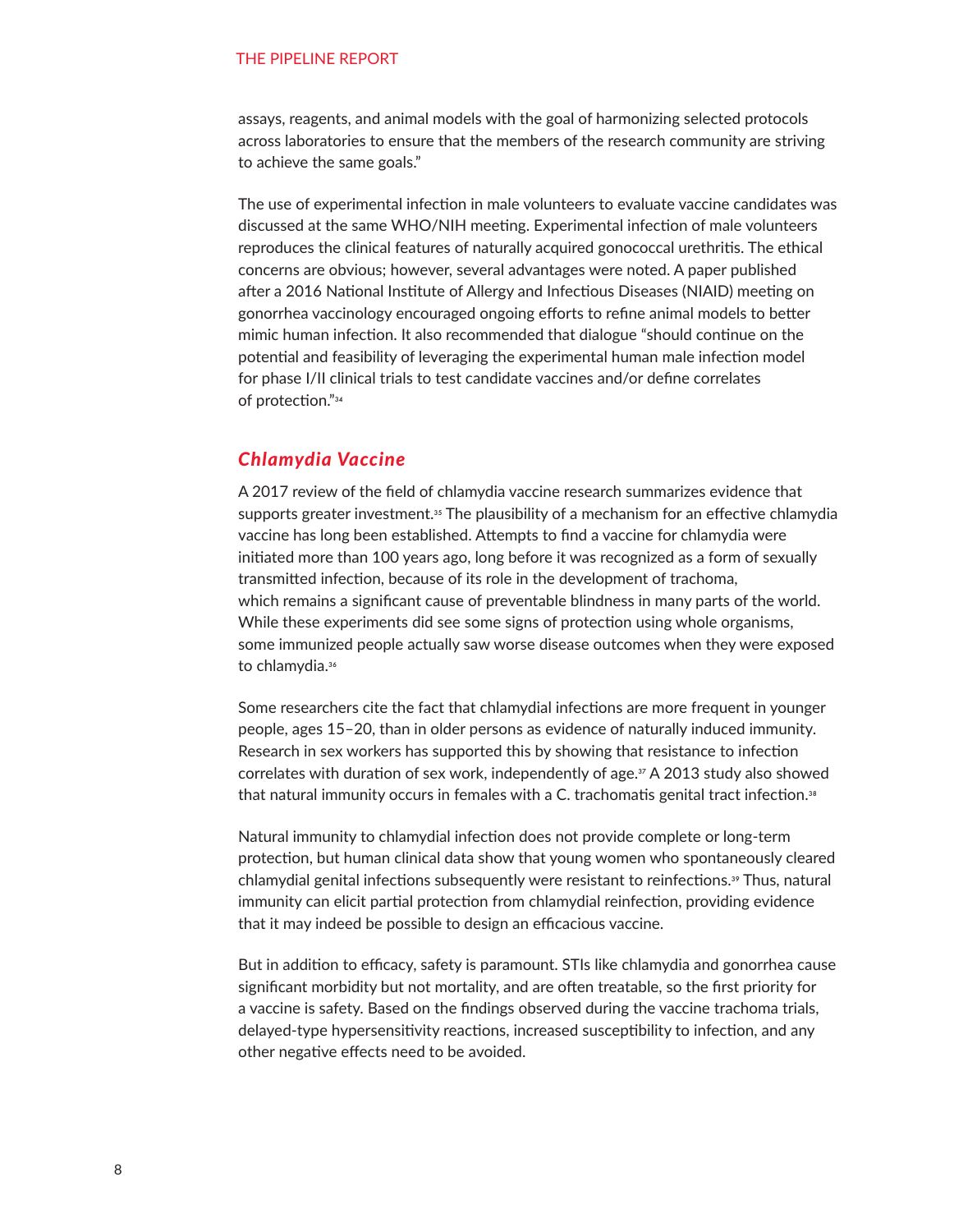However, hope for a chlamydia vaccine has been renewed by progress in chlamydial genetics and proteomics.40 Researchers from McMaster University recently found that a novel chlamydial antigen known as BD584 is a potential vaccine candidate for chlamydia.41 Administering BD584 through the nose was shown to reduce chlamydial shedding by 95%.

A report that tissue-resident memory T cells contributed long-lived vaccine-induced protection against chlamydial infection is also a significant step toward the design of an effective chlamydial vaccine,42 and current candidate vaccines aimed at eliciting this type of response are in various stages of development. A chlamydia vaccine using the oral Vaxonella platform is being tested in animal models for its immunogenicity and efficacy in the prevention of chlamydia infection.<sup>43</sup> Recently, Imperial College London in the United Kingdom conducted a phase I double-blind, parallel, and placebocontrolled trial of the Statens Serum Institut's chlamydia vaccine CTH522, using two different adjuvants: CAF01 and Al(OH)3.<sup>44</sup>

## *Syphilis Vaccine*

Experiments conducted by Dr. James Miller in 1973 provide us with the best evidence that the development of a syphilis vaccine is possible.45 Miller immunized rabbits with 60 injections of γ-irradiated *T. pallidum* over 37 weeks and then attempted to infect them with *T. pallidum*, the bacterium that causes syphilis. Immunized rabbits were completely protected for at least one year, and the study established the importance of treponemal surface proteins in developing protective immunity.

Given Miller's promising results and the fact that the supply chain for the recommended treatment for syphilis, benzathine penicillin G (BPG), is frequently unreliable in several locations worldwide,<sup>46</sup> an investment in syphilis vaccine development is absolutely worthwhile. In the United States alone, more than \$966 million is spent each year as a result of syphilis, including the cost of care associated with infectious syphilis (\$185.5 million), congenital syphilis (\$28.5 million), and HIV attributable to syphilis (\$752.2 million). $47$  Even a vaccine with incomplete protection would have significant public health value: Mathematical modeling studies have shown that a vaccine with 80% efficacy would eliminate or markedly reduce congenital/infectious syphilis cases.<sup>48</sup>

As with gonorrhea and chlamydia, recent efforts to map all proteins produced by syphilis and identify unique targets for vaccination have dramatically improved the outlook for the development of a vaccine. University of Connecticut researchers have identified outer membrane proteins that vary the least across strains and are now collaborating with researchers at the University of North Carolina to enroll patients in Guangzhou, China, and Lilongwe, Malawi, to determine whether the syphilis strains they have been studying are similar to strains in those countries.<sup>49</sup>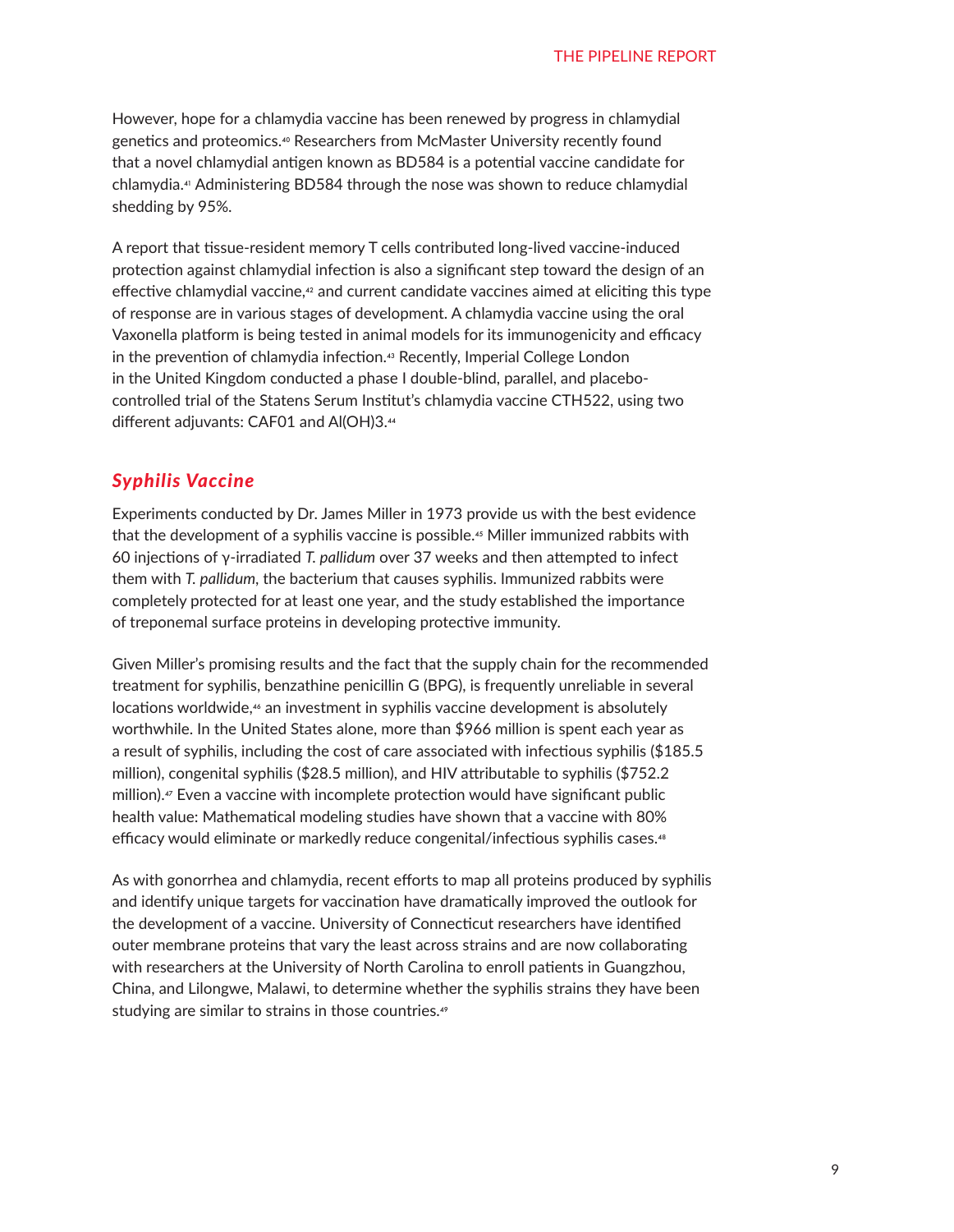Additionally, a recent review of syphilis vaccine development listed a number of requirements for potential vaccines, including the following:

*First, there is a need for the vaccine to be safe for use in pregnant women at any stage of gestation to combat the deadly consequences of congenital infections. Second, the vaccine needs to be efficacious at preventing all stages of infection to avoid the potential for disease transmission in primary syphilis, the establishment of latency in an infected individual, as well as the symptoms of secondary and tertiary syphilis. Third, the vaccine must be efficient at inducing cross-strain protection, which is required to protect against reinfection due to the numerous T. pallidum strains circulating globally, the well-documented lack of cross-protection induced by syphilis infection, and the propensity for individuals to be infected multiple times. And fourth, the vaccine must be effective when administered to HIV-positive individuals, including those taking antiretroviral therapy, due to the high prevalence of HIV/syphilis coinfections and the altered immunity in coinfected individuals.*<sup>50</sup>

# *Additional Prevention Interventions for Gonorrhea, Chlamydia, and Syphilis*

The pipeline for novel prevention options is growing but remains sparse for gonorrhea, chlamydia, and syphilis. Although doxycycline as PrEP or PEP has shown efficacy in preventing chlamydia, and new NIH funding is breathing life into vaccine research, here we are able to review only one more novel prevention choice in development that is listed on ClinicalTrials.gov: Amphora gel for prevention of chlamydia and gonorrhea in women.

A phase IIb/III study being conducted by Evofem, Inc., in collaboration with Clinical Research Management, Inc., is evaluating the efficacy and acceptability of Amphora gel for the prevention of acquisition of urogenital Chlamydia trachomatis infection. As a secondary outcome, the study will also evaluate its potential preventive benefits for gonorrhea. Amphora is a pH-buffering, acidity-maintaining gel (pH 3.5) containing three active compounds: lactic acid, citric acid, and potassium bitartrate. Participants will be instructed to apply 5 g of Amphora gel intravaginally at least one hour before vaginal intercourse. Members of the control arm will instead apply 5 g of an isotonic, nonbuffering gel, pH adjusted to 4.5, containing 2.7% hydroxyethylcellulose, sorbic acid, sodium hydroxide, sodium chloride, and purified water. The researchers planned to enroll 844 participants into the double-blind, placebo-controlled study; the study is expected to complete in May 2019.51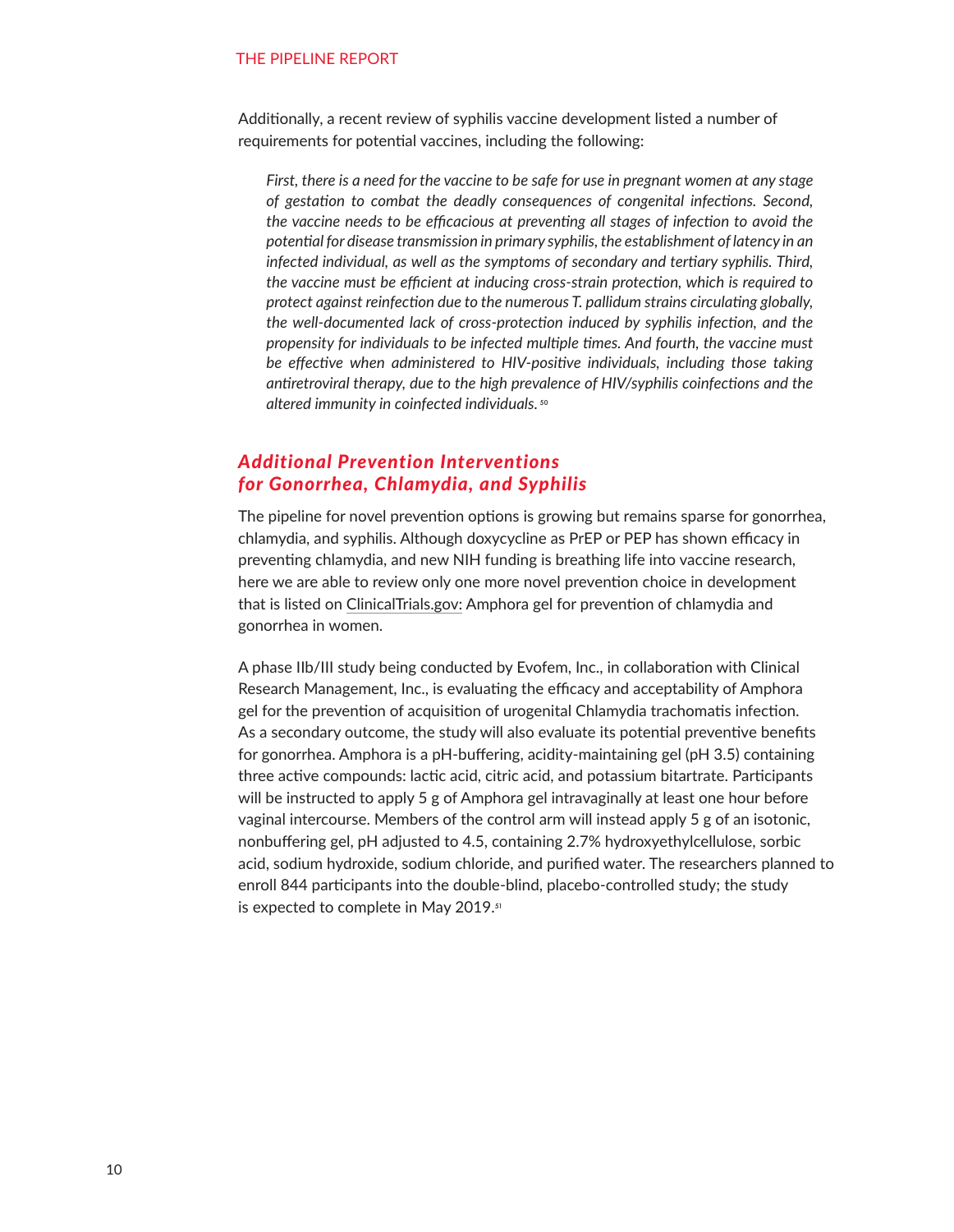| <b>Preventive Technologies Pipeline: doxycycline and Amphora gel</b> |                                                                       |                                                                        |                                                                   |                                                                   |  |
|----------------------------------------------------------------------|-----------------------------------------------------------------------|------------------------------------------------------------------------|-------------------------------------------------------------------|-------------------------------------------------------------------|--|
| Pathogen                                                             | Agent                                                                 | <b>Delivery</b>                                                        | Manufacturer/<br><b>Research Institution(s)</b>                   | <b>Status</b>                                                     |  |
| Chlamydia,<br>gonorrhea,<br>syphilis                                 | doxycycline                                                           | PrEP, 100 mg daily                                                     | Kirby Institute<br>British Columbia Centre<br>for Disease Control | NCT03709459<br>(Kirby)<br>Early phase I<br>NCT02864550<br>(BCCDC) |  |
| Chlamydia,<br>gonorrhea,<br>syphilis                                 | doxycycline                                                           | PEP, 200 mg up to<br>72 hours following<br>possible exposure           | <b>IPERGAY</b>                                                    | Completed                                                         |  |
| Urogenital<br>chlamydia                                              | Amphora gel<br>(lactic acid, citric<br>acid, potassium<br>bitartrate) | 5 g applied intravagi-<br>nally one hour before<br>vaginal intercourse | Evofem, Inc., and Clinical<br>Research Management,<br>Inc.        | Phase IIb/III                                                     |  |

# **Gonorrhea and Chlamydia Treatment Pipelines**

| <b>Treatment</b>       |               |                                                |                                                                                                           |                                                                 |
|------------------------|---------------|------------------------------------------------|-----------------------------------------------------------------------------------------------------------|-----------------------------------------------------------------|
| Pathogen               | Antimicrobial | <b>Delivery</b>                                | Manufacturer/<br><b>Research Institution(s)</b>                                                           | <b>Status</b>                                                   |
| Anorectal<br>chlamydia | doxycycline   | Oral, 100 mg<br>twice daily                    | University Hospital in<br>Bordeaux (in women)<br>NIAID (in MSM)                                           | Phase IV<br>NCT03532464<br>(Bordeaux)<br>NCT03608774<br>(NIAID) |
| Chlamydia              | azithromycin  | Oral, 1 g single<br>dose                       | Ain Shams University<br>Maternity Hospital                                                                | Phase IV<br>NCT03233880                                         |
| Gonorrhea              | zoliflodacin  | Oral, 2 g, 3 g,<br>and $4g$ being<br>evaluated | NIAID (cardiac evaluation)<br><b>Drugs for Neglected</b><br>Diseases (evaluation with<br>or without food) | Phase I<br>NCT03613649<br>(cardiac)<br>Phase I<br>NCT03718806   |
| Gonorrhea              | gepotidacin   |                                                | GlaxoSmithKline                                                                                           | Phase II<br>NCT02294682<br>(completed)                          |
| Gonorrhea              | solithromycin | Oral, 1,000 mg<br>single dose                  | Cempra, Inc., NIAID                                                                                       | Phase III<br>NCT02210325<br>(completed)                         |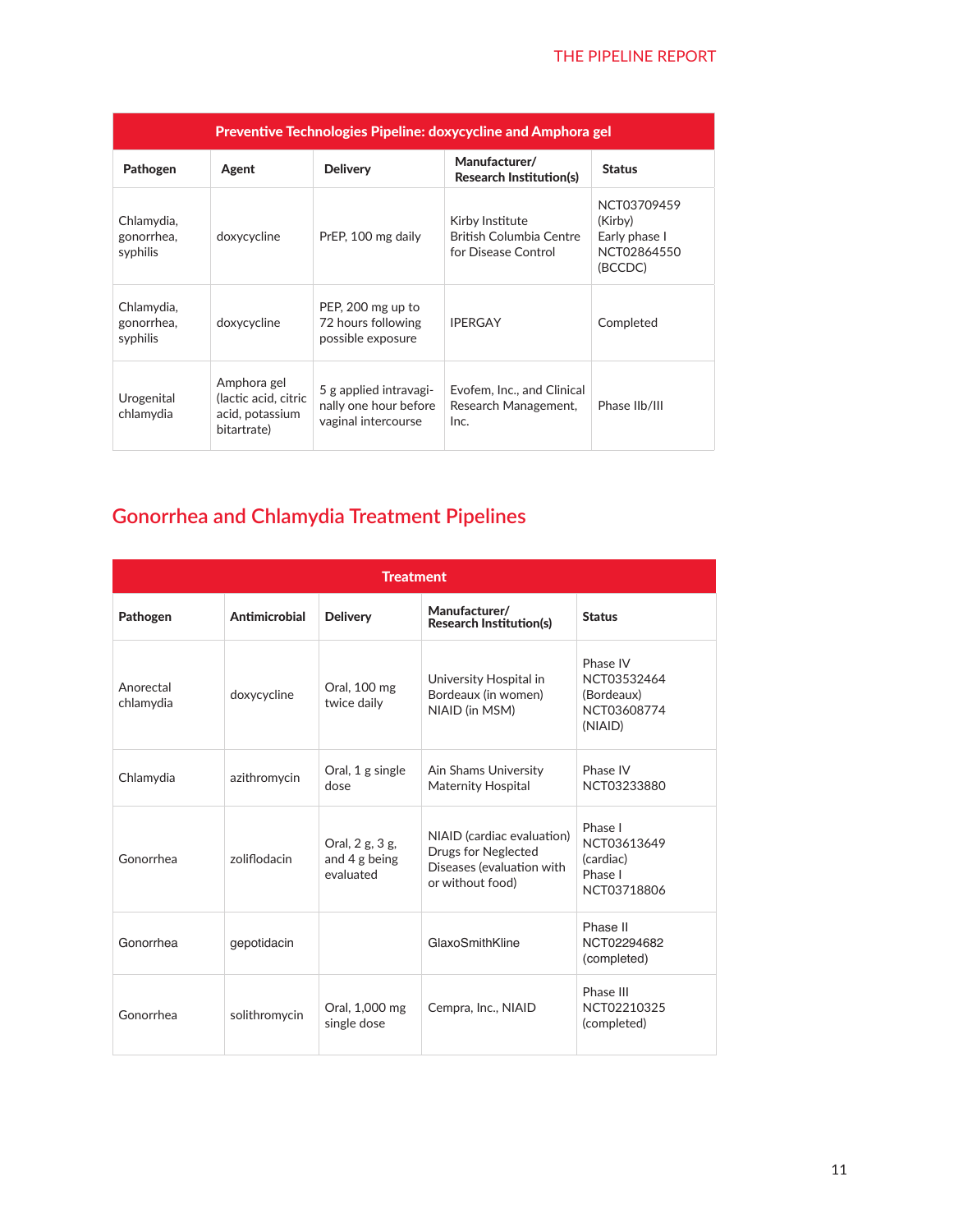### *Treatment for Gonorrhea and Chlamydia*

Gonorrhea has developed resistance to almost all antibiotic classes, including sulfonamides, penicillins, early-generation cephalosporins, tetracyclines, macrolides, and fluoroquinolones.<sup>52</sup> Resistance to extended-spectrum cephalosporins (ESCs, e.g., cefixime and ceftriaxone) is also on the rise; the WHO Gonococcal Antimicrobial Surveillance Programme (GASP) has found that "resistance to ESCs is spreading especially in Asia, North America, Europe, Latin America and the Caribbean, and Australia, with large data gaps in Africa and Central Asia" and that "reports of treatment failures with ESC are on the rise, and the first case of treatment failure with a dual therapy has recently been reported."53, 54

Even without resistance, pharyngeal infections are more difficult to treat: The average cure rate is only 79–84%, compared with 96% for urogenital infections.<sup>55</sup> This might be a sign that drug exposure is not sufficiently reaching oropharyngeal sites and that these infections may be disproportionately contributing to the spread of resistant gonorrhea.

A 2017 review outlined the urgency of replenishing the antibiotic drug discovery pipeline.56 In the meantime, for gonorrhea, there is a need to advance, prioritize, and evaluate the three new molecules (solithromycin, zoliflodacin, and gepotidacin) in the clinical pipeline, investigate new antimicrobial combinations, and reconsider the use of existing antibiotics. Moreover, for both new and existing drugs, there is a lack of clinical efficacy data on oropharyngeal infections.

Of note, a recently wrapped phase III trial of a fourth new molecule, delafloxacin, looked at a single oral dose of 900 mg but was unable to prove noninferiority compared with 250 mg of intramuscular (IM) ceftriaxone.<sup>57</sup> Although other dosing options could potentially be explored in the future, it appears that delafloxacin is unlikely to advance further.

When it comes to chlamydia, resistance concerns are not nearly as pressing, but treatment research continues to be crucial. The following section offers a review of a few studies evaluating the treatment of chlamydia before moving to ongoing research and evaluation of several new and existing antimicrobials for gonorrhea treatment.

### *New Research on Treating Chlamydia*

Although the vast majority of current treatment research is dedicated to finding new options for gonorrhea, there are two studies on ClinicalTrials.gov comparing doxycycline to azithromycin for the treatment of anorectal chlamydia. The first study, conducted at University Hospital in Bordeaux, France, will involve 460 women with positive vaginal and anorectal chlamydia swabs. One randomized group will be treated with doxycycline twice daily for seven days, with one tablet of 100 mg of doxycycline in the morning and evening, while a second randomized group will be treated with four tablets of 250 mg of azithromycin in one intake. Researchers are particularly concerned that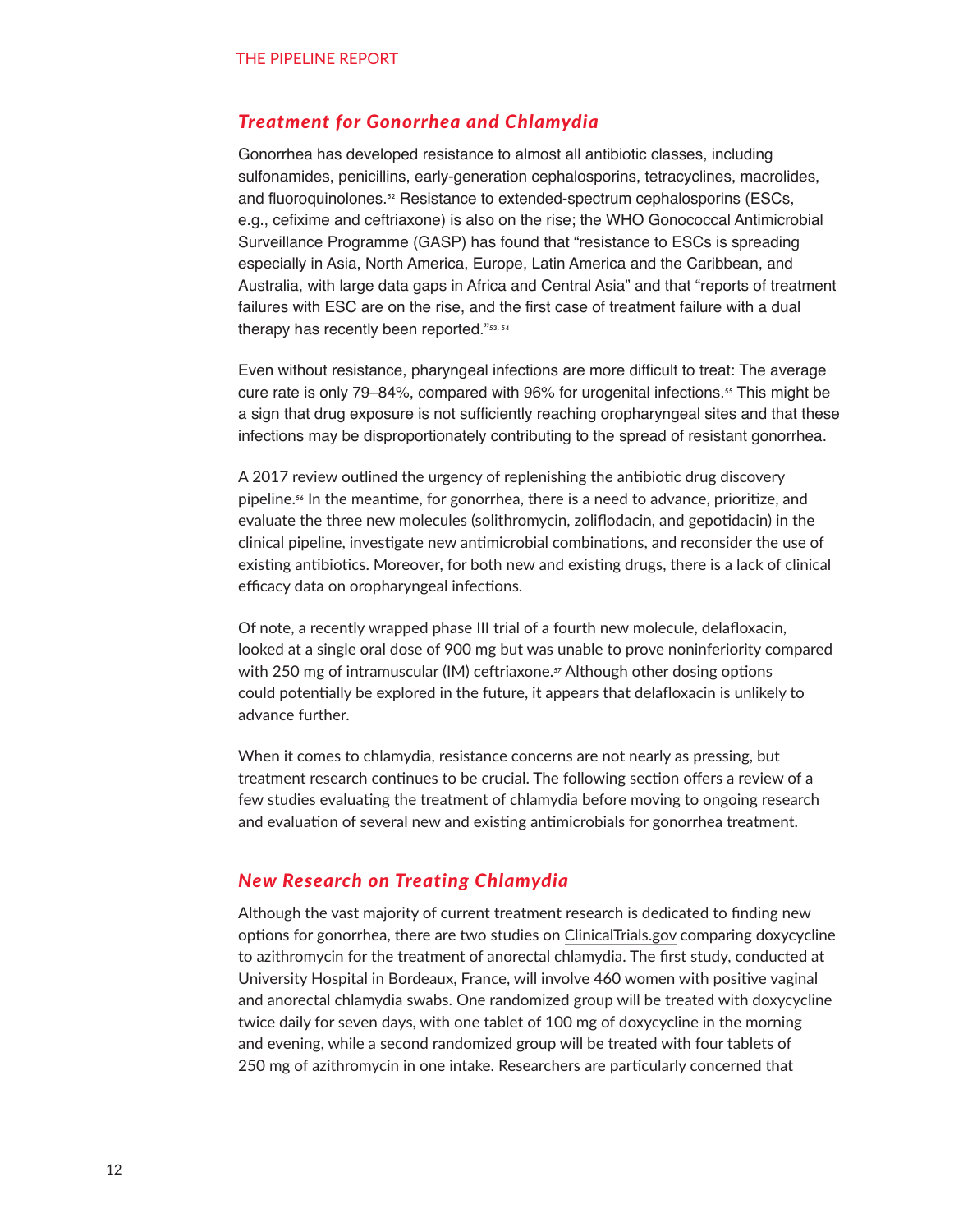azithromycin may be less effective for anorectal infections, increasing the potential for autoinoculation and reinfection of the vagina, given the proximity to the anus. The study is projected to be finished by the end of 2019.58

Similarly, NIAID has initiated a study comparing azithromycin to doxycycline for the treatment of anorectal chlamydia infections in MSM. Subjects will be males over 18 years old with a microbiologically confirmed diagnosis of rectal chlamydia and at least one male sex partner in the past 12 months. The trial will be conducted at two sites in the United States and will enroll up to 550 total subjects to achieve 442 subjects for the primary analysis. The effect of lymphogranuloma venereum (LGV) infection on microbiologic cure in MSM with rectal chlamydia will also be assessed. One arm will include subjects receiving 1 g of azithromycin (four capsules of 250 mg) orally as a single dose and doxycycline placebo (one capsule) orally twice daily for seven days. The second arm will include subjects receiving 100 mg of doxycycline (one capsule) administered orally twice daily for seven days and azithromycin placebo (four capsules) administered orally as a single dose. The study is listed as recruiting, with results expected by the end of 2019.<sup>59</sup>

Finally, a study from Ain Shams University Maternity Hospital in Cairo seeks to assess the impact of chlamydia treatment on rates of preeclampsia in pregnant women. The randomized controlled trial gave 1,200 pregnant women either 1 g of azithromycin or placebo between 16 and 20 weeks of pregnancy, during routine antenatal care between July 2016 and September 2017. The study was set to finish in August 2018; at the time of this publication, no results were available.<sup>60</sup>

## *Novel Antimicrobials for Gonorrhea Treatment*

### *Zoliflodacin*

A phase II trial has found that an investigational oral antibiotic called zoliflodacin was well tolerated and successfully cured most cases of uncomplicated gonorrhea.61 Zoliflodacin (formerly known as ETX0914 and AZD0914), has been developed by Entasis Therapeutics. The trial, conducted at the Louisiana State University Health Sciences Center in New Orleans from 2014 to 2015, enrolled 179 participants (167 men and 12 nonpregnant women) ages 18 to 55 years with either symptoms of uncomplicated urogenital gonorrhea, untreated urogenital gonorrhea, or sexual contact with someone with gonorrhea within 14 days before enrollment. Participants were randomly selected to receive either a single 2 g or 3 g dose of oral zoliflodacin or a 500 mg dose of injectable ceftriaxone. Among the 117 per-protocol participants who were evaluated six days after treatment, 98% (48 of 49 participants) of those who received the 2 g zoliflodacin dose, 100% (47 of 47 participants) of those who received the 3 g dose, and 100% (21 of 21) of the participants in the ceftriaxone group were considered cured of their urogenital gonorrhea based on culture results.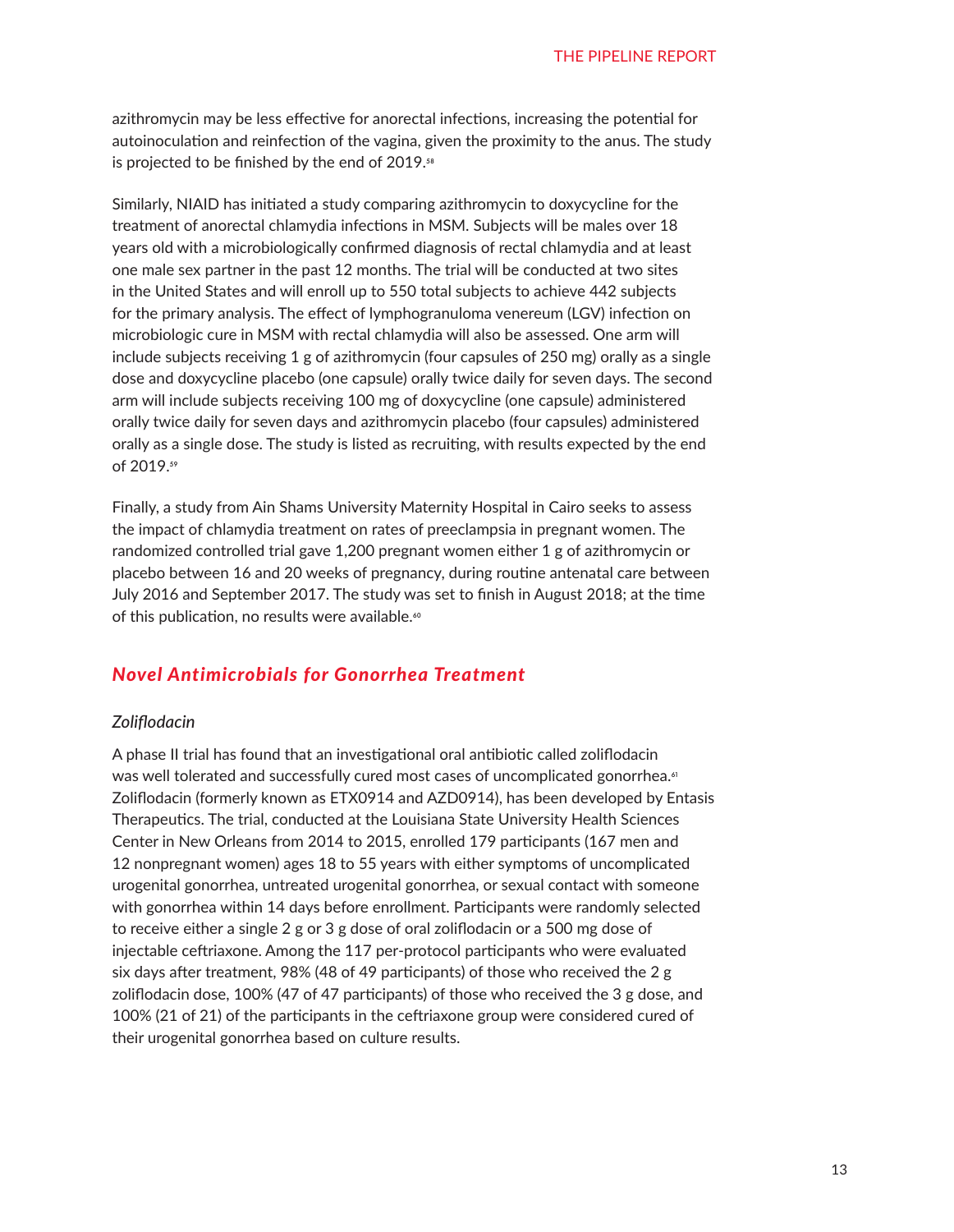Zoliflodacin cured all rectal gonorrheal infections (four of four participants who received the 2 g dose and six of six participants who received the 3 g dose) as did ceftriaxone (three of three participants). However, only 67% of volunteers who received the 2 g dose (four of six participants) and 78% of those who received the 3 g dose (seven of nine participants) who had pharyngeal infections were cured compared with all of the participants in the ceftriaxone group (four of four) who achieved a cure.

Other than mild, temporary gastrointestinal effects, the investigational antibiotic was well tolerated. No resistance to zoliflodacin was found in post-treatment microbiological evaluation of isolates. In March 2018, NIAID also completed a study to evaluate zoliflodacin's pharmacokinetics, safety, and tolerability, but those results have not yet been made public.62 Additionally, in September 2018, NIAID launched a phase I study to evaluate the investigational drug's cardiac effects.<sup>63</sup> The study recently concluded, with results forthcoming. Additionally, another phase I study listed on ClinicalTrials.gov and being run by Drugs for Neglected Diseases and Quotient Sciences appears to be looking at the effects of food intake on 3 g and 4 g oral suspensions of zoliflodacin. The study recently completed, with results forthcoming.<sup>64</sup>

According to NIAID, zoliflodacin has been awarded fast-track status by the FDA for development as an oral treatment for gonococcal infections, and researchers are expected to begin phase III testing in the Netherlands, South Africa, Thailand, and the United States next year.

### *Gepotidacin*

A phase II study with results published in 2018 evaluated the efficacy and safety of oral gepotidacin, a novel triazaacenaphthylene bacterial type II topoisomerase inhibitor, for the treatment of uncomplicated urogenital gonorrhea. Researchers stratified 69 participants by gender and randomized them to receive either a 1,500 mg or 3,000 mg single oral dose of gepotidacin. The final evaluation included 69 (100%) urogenital, two (3%) pharyngeal, and three (4%) rectal specimens. Microbiological eradication was achieved by 97% and 95% of participants for the 1,500 mg and 3,000 mg dose groups, and cure was achieved in 66 of 69 (96%) urogenital infections. The same study looked at the microbiological correlates for the successful treatment of gonorrhea.<sup>65</sup> For selected isolates, culture, susceptibility testing, genotypic characterization, and frequency of resistance determination were performed. With all three treatment failures, isolates showed the highest observed MIC and a common gene mutation, *ParC* D86N, which is in a location that is critical for gepotidacin binding. One out of two pharyngeal infections and three out of three rectal infections were cured among participants.<sup>66</sup>

Overall, gepotidacin appears to be another promising addition to the gonorrhea treatment pipeline, and the manufacturer of gepotidacin, GlaxoSmithKline, has indicated that it intends to proceed to phase III trials by the fourth quarter of 2019. $\sigma$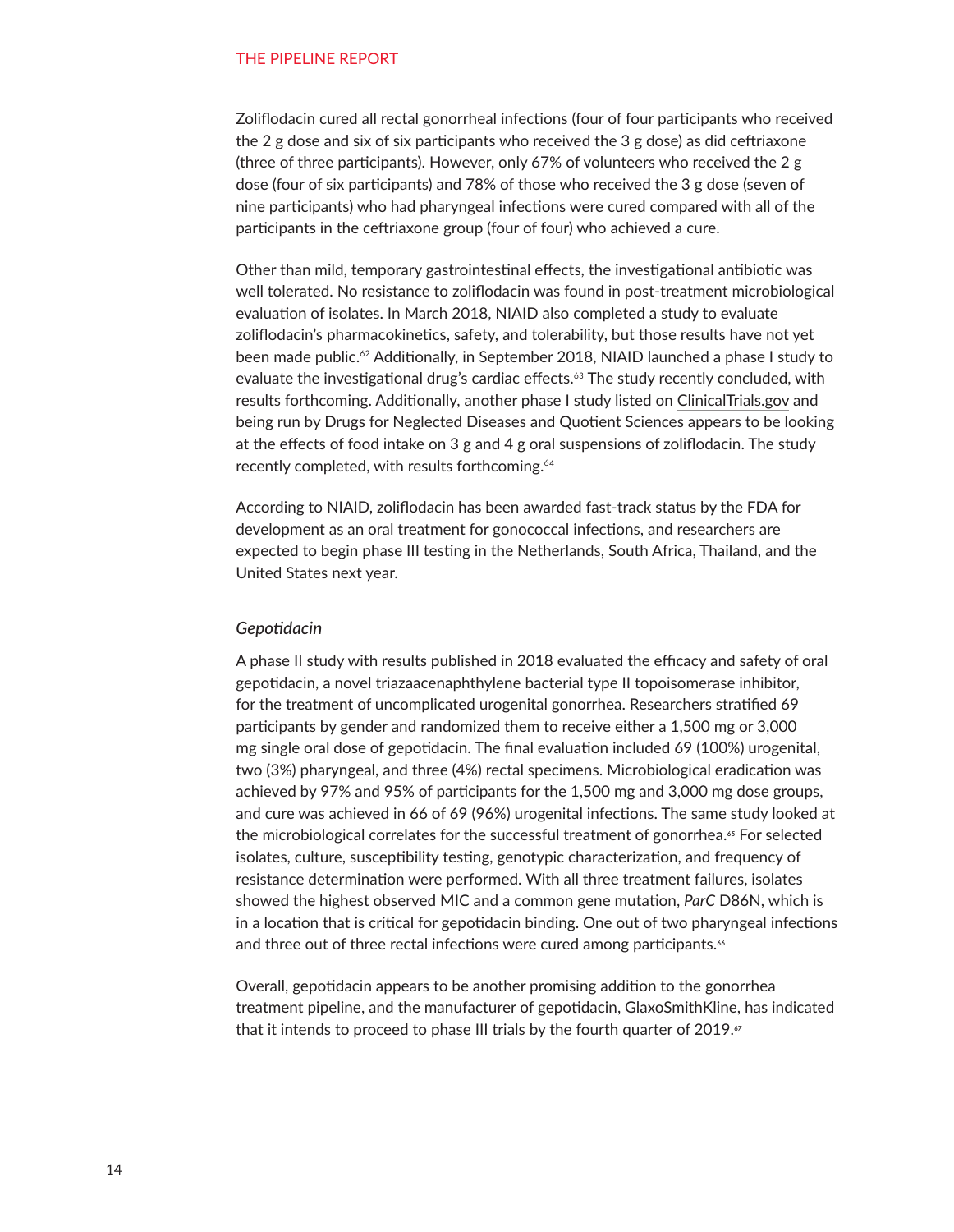### *Solithromycin*

Solithromycin, developed originally by Cempra, Inc., is an oral fluoroketolide with activity against gonorrhea, *Mycoplasma genitalium*, and chlamydia.<sup>68</sup> It has also been evaluated in phase III trials for the treatment of community-acquired bacterial pneumonia.<sup>69</sup> It showed 100% efficacy for gonorrhea in genital, oral, and rectal sites of infection in men and women in a phase II study. However, it seems unlikely to advance given possible liver toxicity and infusion-site reactions.

A phase III study of solithromycin for the treatment of gonorrhea—co-funded by NIAID—showed unimpressive results.70 Preliminary data presented at the June 2017 American Society for Microbiology meeting showed that 80.5% of patients (99 of 123) in the solithromycin group were cured, versus 84.5% (109 of 129) of patients in the ceftriaxone/azithromycin group.71 Although the data established the noninferiority of solithromycin to standard treatment, the authors speculated that a higher dose of solithromycin might be needed to effect a 100% cure rate and reportedly planned to recruit additional participants. However, at present, no additional publications from the phase III trials were available via a Google Scholar search or on ClinicalTrials.gov, and there seems to be little future for solithromycin in the treatment of gonorrhea. Cempra merged with Melinta Therapeutics in the second half of  $2017$ ;<sup> $n$ </sup> Melinta currently has solithromycin listed as a noncore asset in its pipeline.<sup>73</sup>

| <b>Existing Antimicrobials Under Evaluation for Gonorrhea Treatment</b> |                                             |                                       |                             |  |  |
|-------------------------------------------------------------------------|---------------------------------------------|---------------------------------------|-----------------------------|--|--|
| Antimicrobial                                                           | <b>Delivery</b>                             | <b>Research Institution</b>           | <b>Status</b>               |  |  |
| ertapenem                                                               | 1,000 mg IM                                 | Public Health Service of<br>Amsterdam | Phase III<br>NCT03294395    |  |  |
| fosfomycin                                                              | 6 g oral suspension                         | Public Health Service of<br>Amsterdam | Phase III<br>NCT03294395    |  |  |
| gentamicin                                                              | 5 mg/kg IM (maximum<br>400 mg in two doses) | Public Health Service of<br>Amsterdam | Phase III<br>NCT03294395    |  |  |
| gentamicin (for pharynge-<br>al infections)                             | 360 mg IM                                   | University of Washington              | Phase II/III<br>NCT03632109 |  |  |

# *Existing Antimicrobials Under Evaluation for Gonorrhea Treatment*

### *Ertapenem*

A study published in 2017 sought to determine the in vitro activity of nine alternative currently licensed and late-development antimicrobials with the potential to treat gonococcal infections against 112 clinical isolates of *Neisseria gonorrhoeae* resistant to one or multiple antimicrobials.<sup>74</sup> The study found that ertapenem had comparable activity to cefixime and ceftriaxone.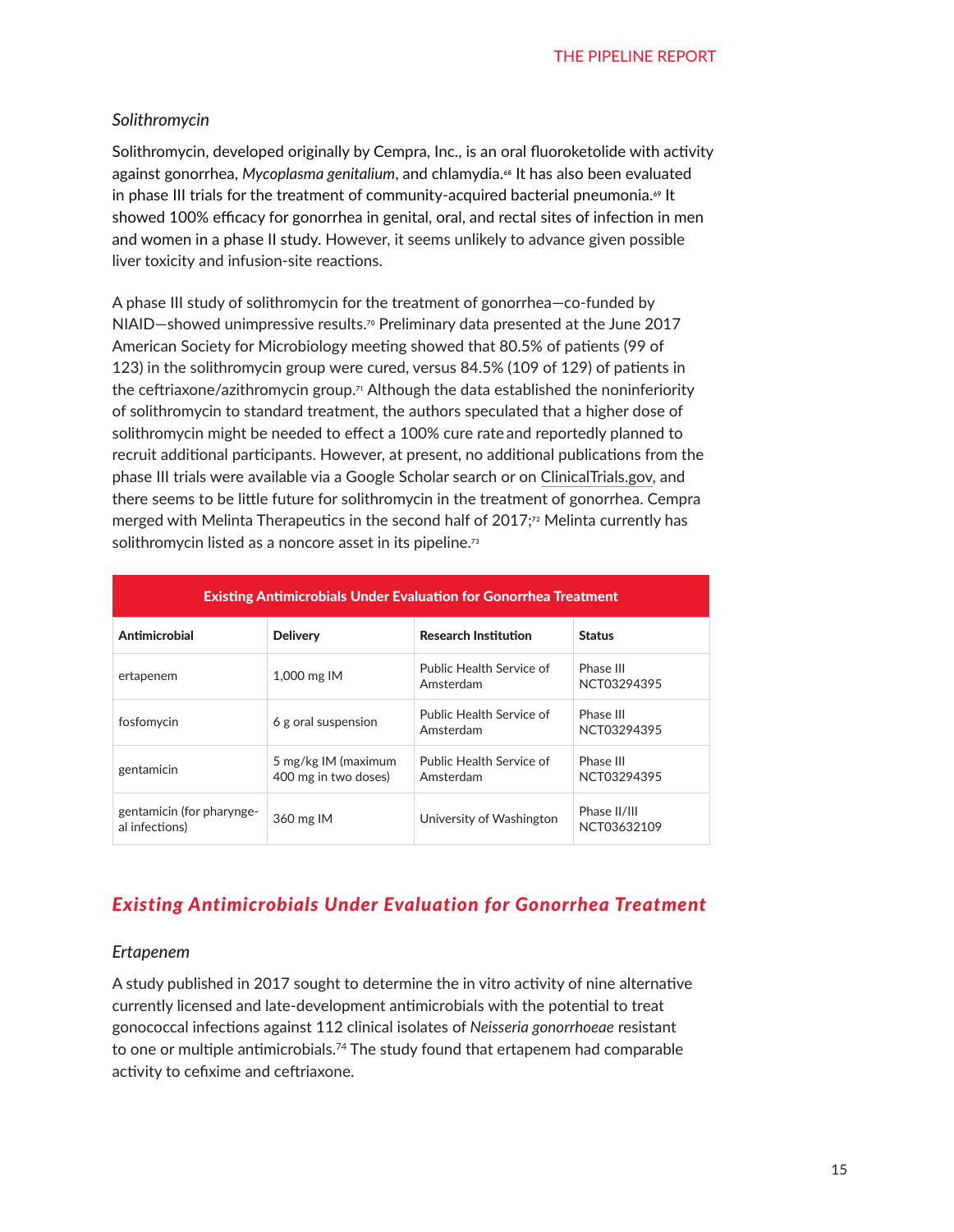An ongoing double-blind phase III study comparing three older antibiotics to ceftriaxone for the treatment of uncomplicated anogenital gonorrhea—including 1,000 mg of ertapenem—is currently being conducted by the Public Health Service of Amsterdam in partnership with the Universiteit van Amsterdam. Researchers plan to enroll 548 participants who will be randomly assigned to one of four treatment arms receiving either 1,000 mg IM ertapenem, fosfomycin 6 g oral suspension supplemented with an IM placebo, gentamicin 5 mg/kg IM with a maximum of 400 mg (in two doses) supplemented with an oral placebo, or ceftriaxone 500 mg IM. The study is presently recruiting, with results expected by the end of 2019.<sup>75</sup>

A 2018 review of the evidence for ertapenem for gonorrhea treatment underscores the importance of weighing the benefits of its use against unintended resistance in other microorganisms. The authors urge that the potential effect of selection of antibiotic resistance across all exposed organisms must be considered, or gonorrhea might indirectly pave the way for the emergence of other untreatable infections.<sup>76</sup>

### *Fosfomycin*

Fosfomycin is an old antibiotic that shows potent bactericidal activities against common organisms and is an appealing choice for the management of gonococcal infections because of its single and oral formulation (3 g), low toxicity, and very high peak concentration levels in different body sites.

Fosfomycin is one of the three older antibiotics being studied in the above-described Public Health Service of Amsterdam trial.

A recent study evaluated the in vitro activity of fosfomycin alone and in combination with ceftriaxone or azithromycin against a collection of both susceptible and highly resistant multidrug-resistant (MDR) strains of gonorrhea, comparing the efficacies of these treatments to those of the current standard therapeutic options.<sup>77</sup> Fosfomycin was active against gonorrhea in vitro and might also be effective in vivo for treatment. However, for other gram-negative pathogens (e.g., *Escherichia coli*), fosfomycin can rapidly lead to resistance when used as monotherapy. To overcome this problem, the drug has been used in combination therapy.

According to the study, fosfomycin may be a potential substitute for azithromycin to be given with ciprofloxacin, especially as it is orally bioavailable and its use in treating urinary tract infections indicates that it is safe. However, the authors recommend additional studies to prepare for the potential future implementation of fosfomycin in the treatment of gonorrhea.

### *Gentamicin*

Gentamicin, an old and inexpensive antibiotic, is recommended in combination with azithromycin for gonorrhea treatment failure as per the latest CDC STI treatment guidelines.<sup>78</sup> The guidelines also recommend dual treatment with gentamicin plus azithromycin in people with cephalosporin allergy.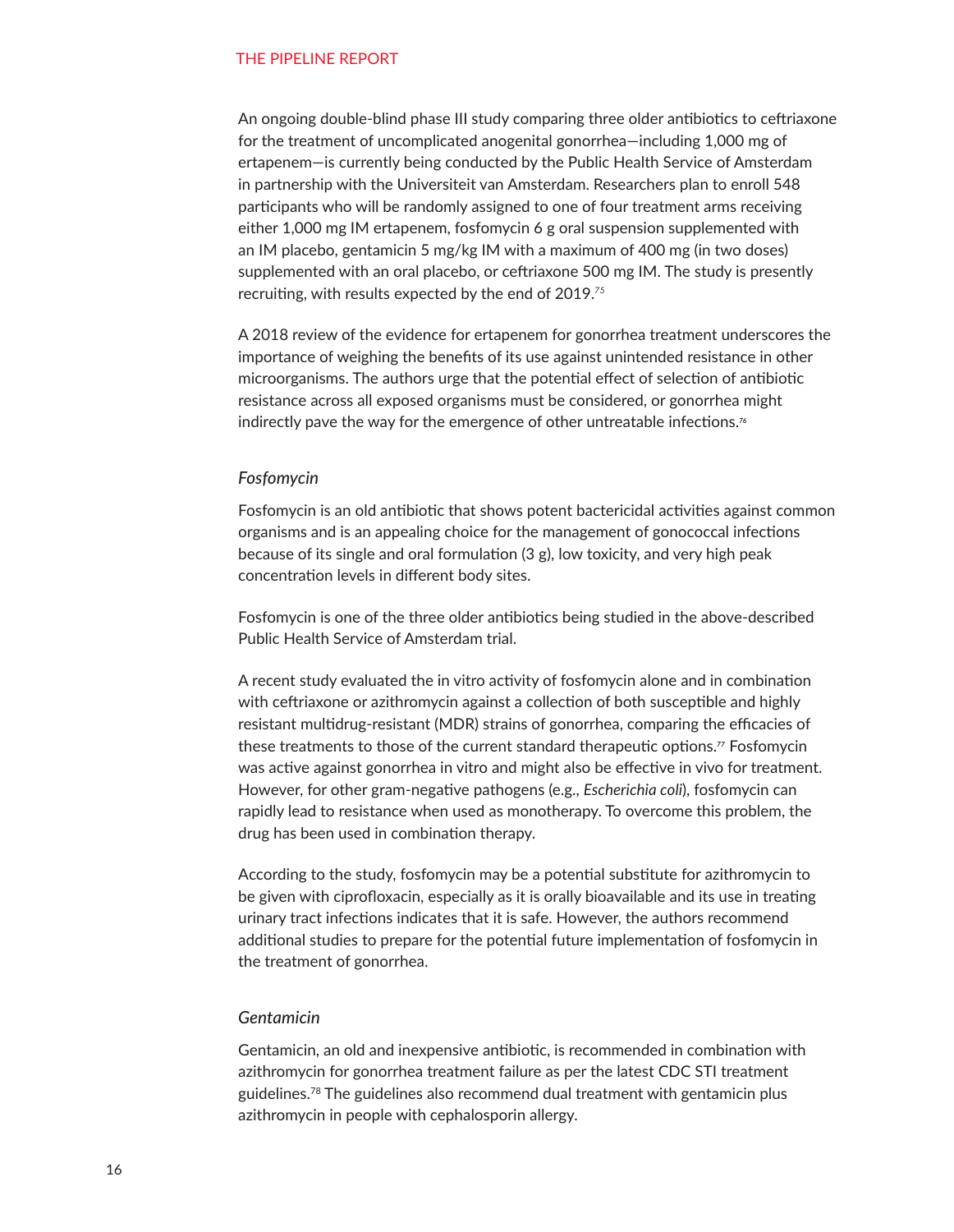An ongoing phase II/III study at the University of Washington is evaluating the efficacy of a single dose of gentamicin for treatment of pharyngeal gonorrhea. Researchers chose to focus on pharyngeal gonorrhea because of the frequency of these infections, the key role they play in fostering gonococcal resistance, and the difficulty in treating infections of the pharynx. Researchers hypothesize that although gentamicin is 91% efficacious for genital gonorrhea, it may be less effective at the pharynx since streptomycin, another aminoglycoside previously used to treat gonorrhea, was not effective for pharyngeal infections. It is unknown whether streptomycin's poor efficacy is indicative of the limitations of aminoglycosides as a class. The University of Washington's demonstration study will enroll 60 MSM to test the efficacy of 360 mg of gentamicin given IM. At time of publication, the study was recruiting, with results expected over the summer of 2019.<sup>79</sup>

As with ertapenem and fosfomycin, gentamicin is under study for the treatment of uncomplicated anogenital gonorrhea as part of research now being conducted by the Public Health Service of Amsterdam.

A recent study was carried out to evaluate the in vitro synergy of gentamicin in combination with azithromycin and five other antimicrobials. Maximum efficacy of gentamicin was observed with no antagonism in combination with ertapenem, followed by cefixime. However, the study found antagonism in 5.3%, 8%, 8%, and 10.7% of strains in cases where gentamicin was given along with spectinomycin, ceftriaxone, azithromycin, and moxifloxacin, respectively. The authors found that "gentamicin significantly enhances the in vitro therapeutic potency of ertapenem and cefixime, which will be potentially effective to control the spread of MDR and XDR [extensively drug-resistant]" gonorrhea.<sup>80</sup>

Another recent study suggests that gonorrhea continues to be susceptible to gentamicin, but with 71% of the isolates demonstrating an MIC of 8 μg/mL and 2% of the isolates demonstrating an MIC of 16 μg/mL. The increase in the proportion of intermediate susceptible isolates from 2015 to 2016 points to the possibility that susceptibility to gentamicin might be decreasing; continued surveillance of gentamicin susceptibility is needed.<sup>81</sup>

### *Spectinomycin*

The aminocyclitol spectinomycin was commercialized in the 1960s as a specific treatment for gonorrhea. Resistance rapidly emerged in some settings, and spectinomycin use was discontinued. But resistance is currently rare worldwide, and spectinomycin retains excellent activity against most gonococcal isolates. It is used in China, South Korea, and some European countries, but its availability in other regions is limited.<sup>82</sup>

A recent study showed that aminomethyl spectinomycins, a new class of semisynthetic analogs of spectinomycin,<sup>83</sup> "display particular potency against common respiratory tract pathogens as well as the sexually transmitted pathogens that cause gonorrhea and chlamydia." Aminomethyl spectinomycins may be a promising addition to the arsenal of medications to combat both gonorrhea and chlamydia.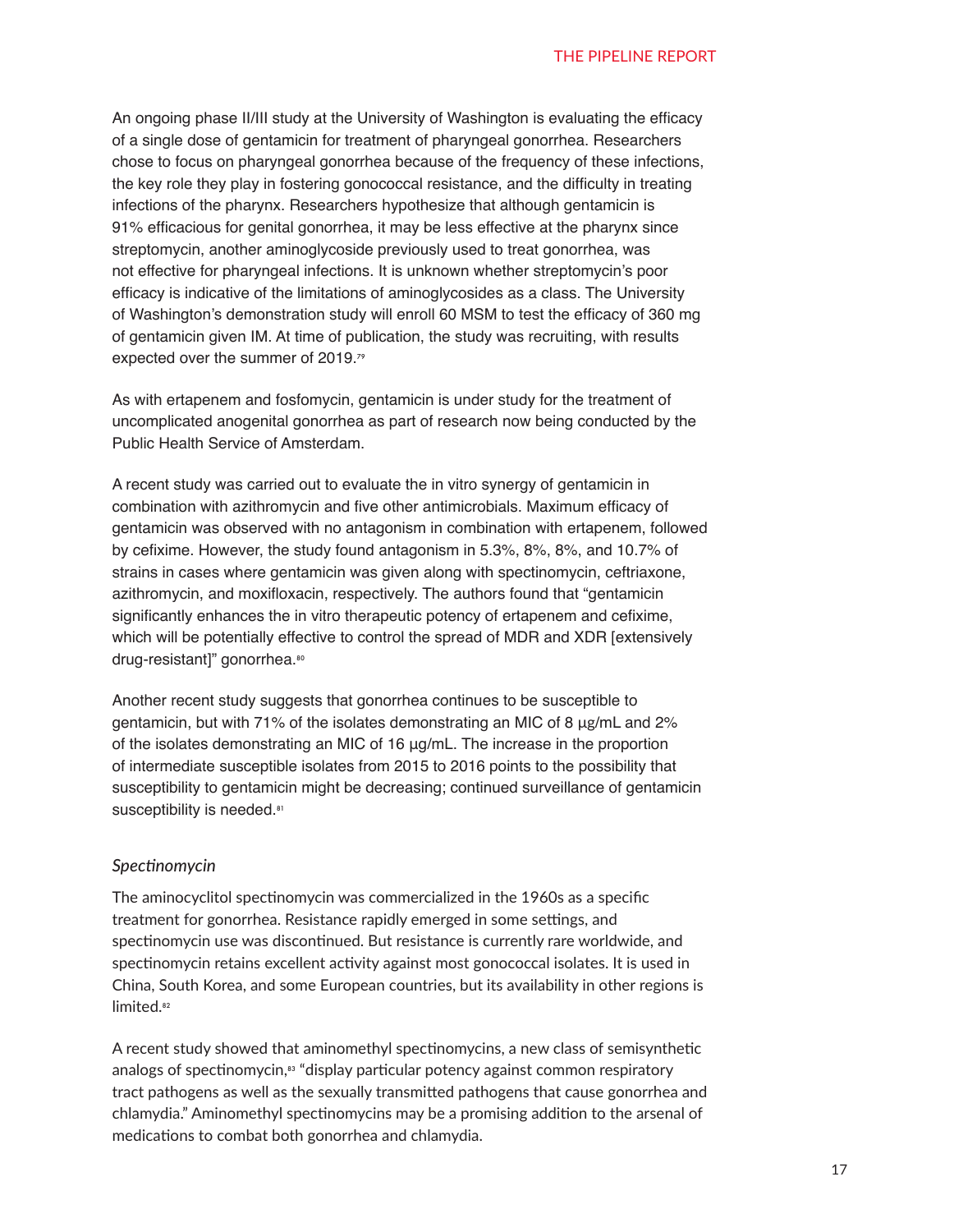### *Comparing Existing Antimicrobials Individually or in Combination for Gonorrhea Treatment*

A few recent publications have compared the efficacy of existing antimicrobials either individually or in combination for the treatment of gonorrhea. A 2018 *PLoS One* article examined 21 combinations of antimicrobials for the in vitro treatment of 95 gonorrhea strains, including 79 MDR strains and one XDR strain collected from March 2013 to July 2017.84

In the study there was no antagonism observed for the WHO-recommended regimens of cefixime + azithromycin and ceftriaxone + azithromycin combinations. The highest antagonism without any synergistic effect was seen with spectinomycin + azithromycin, which has been recommended by the WHO in cases of treatment failure. As such, this combination should be further evaluated. Five novel combinations (gentamicin + ertapenem, moxifloxacin + ertapenem, spectinomycin + ertapenem, azithromycin + moxifloxacin, cefixime + gentamicin) saw the highest synergistic effects without any antagonistic effects. These may be useful findings for developing future treatment recommendations.

The above-mentioned 2017 study that found ertapenem to have comparable activity to cefixime and ceftriaxone also sought to determine the in vitro activity of other currently licensed and late-development antimicrobials.<sup>85</sup> Agar dilution was used to determine the MICs of conventional antigonococcal antimicrobials (penicillin, ceftriaxone, cefixime, azithromycin, ciprofloxacin, tetracycline, and spectinomycin) and alternative antimicrobials (ertapenem, gentamicin, netilmicin, tigecycline, eravacycline, fosfomycin, linezolid, ceftazidime/avibactam, and ceftaroline). Among alternative agents, the aminoglycosides (gentamicin and netilmicin), eravacycline, tigecycline, and fosfomycin had good in vitro activity.

### *Ciprofloxacin Susceptibility Testing*

Another way to potentially expand the use of available medications and potentially slow the development of drug resistance is to develop tools that pinpoint the best gonorrheal treatment option for each individual. In a new trial, scientists will use a rapid molecular assay to find people who are infected with gonorrhea of a specific genetic profile (genotype), *GyrA* serine 91, in order to see if one dose of oral ciprofloxacin (500 mg) is sufficient to cure them. This would demonstrate that *GyrA* serine 91 is a reliable marker of vulnerability to ciprofloxacin, and this sort of susceptibility testing could help reintroduce ciprofloxacin as a treatment option. Researchers intend to treat 381 participants with ciprofloxacin; at present the study is listed as still recruiting, although the project was estimated to be completed in January of this year.<sup>86, 87</sup>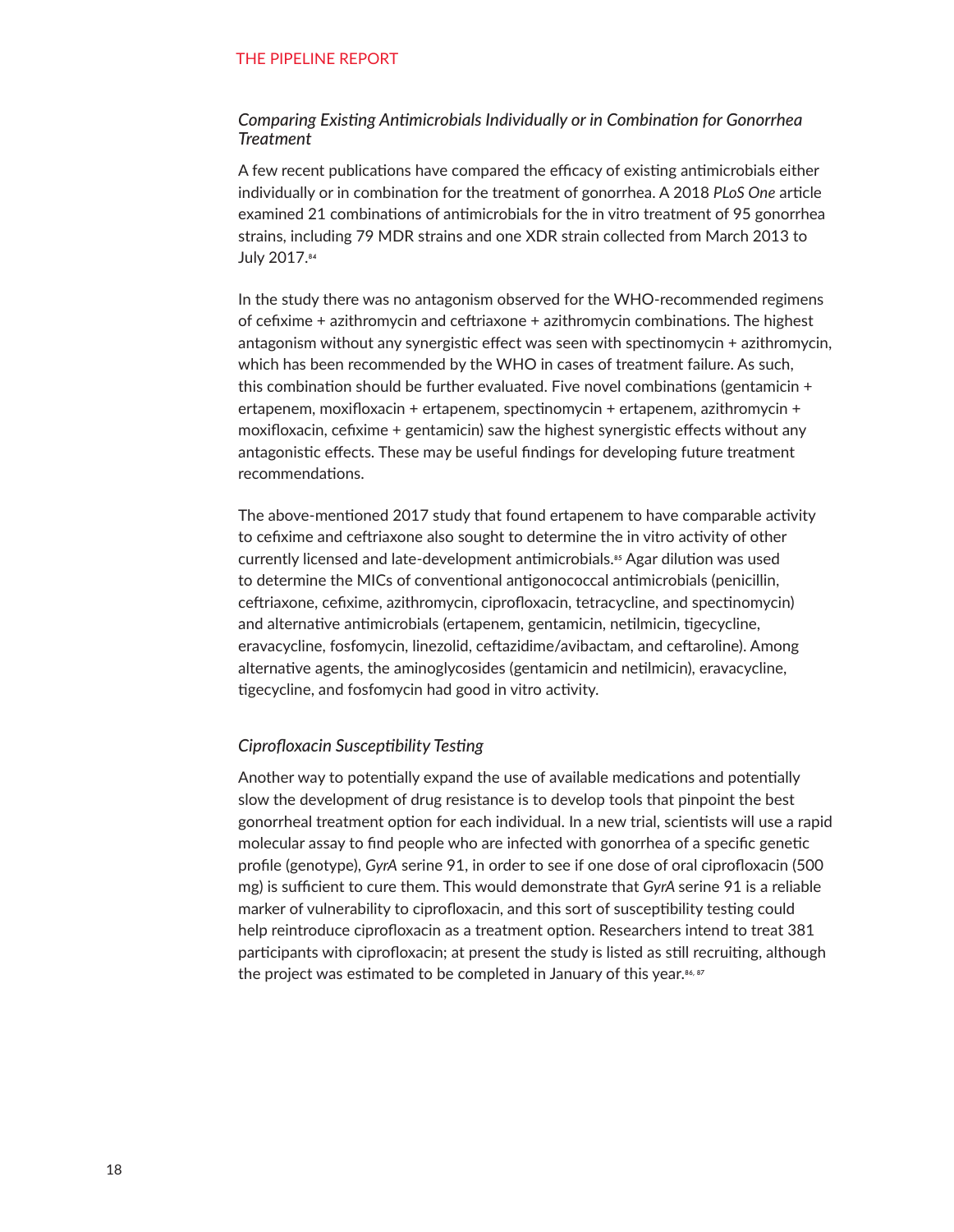# *Developing Point-of-Care Tests for Gonorrhea, Chlamydia, and Syphilis*

*Timely and accurate testing and treatment is the bedrock of all efforts to eliminate infectious disease. Rapid point-of-care (POC) tests or 'near-patient' tests are of significant interest for stakeholders looking to improve early diagnosis.* 

*This section will provide an overview of the need for new development in the area of rapid testing. Full coverage of the rapid POC diagnostics pipeline for gonorrhea, chlamydia, and syphilis is beyond the scope of this present report; however, this section will briefly review some of the major priorities for novel diagnostics.*

## *Gonorrhea and Chlamydia Rapid POC Diagnostics*

POC testing already exists for both gonorrhea and chlamydia; however, current platforms lack sufficient sensitivity to be of any real use. One near-patient test for these STIs performs well but requires 90 minutes, which can hardly be called rapid in most patient situations.

A 2017 review of POC gonorrhea diagnostics platforms looked at six tests: Five were immunochromatographic tests (ICTs) or optical immunoassays (OIAs) based on antigen detection with five to seven steps and results in 25–40 minutes, and one (GeneXpert CT/NG) was a near-patient test based on nucleic acid amplification technique (NAAT) with three steps, electricity required, and results in 90 minutes.<sup>88</sup> When compared with laboratory-based NAATs as the reference tests, the sensitivities of the ICT and OIA-based POC tests for cervical/vaginal swabs ranged from 12.5% to 70%, and specificities ranged from 89% to 99.8%. GeneXpert CT/NG had sensitivities of >95% and specificities of >99.8% across all specimen types (urine, cervical swabs, and vaginal swabs). The authors concluded that the antigen-detection POC tests for gonorrhea "lacked sufficient sensitivity to be used for screening" and that although GeneXpert CT/NG had acceptable performance and involved only a few steps, it has several drawbacks, as the platform needs electricity and a temperature-controlled environment and has a 90-minute run time.

Another 2017 paper looked at two previous systematic reviews of chlamydia POC tests.89 The paper described the evaluation of nine brands of antigen-detection POC tests and one NAAT (again, GeneXpert CT/NG) that can be labeled as near patient. Although these rapid POC tests were highly specific (range 97–100%), the pooled sensitivity was low, at only 37% for vaginal swabs (95% CI 22.9% to 52.9%; range 17.1–74.2%), 53% for endocervical swabs (95% CI 34.7% to 70.8%; range 22.7–87%), and 63% for urine (95% CI 43.2% to 78.5%; range 49.7–88.2%). According to the authors, the aQcare Chlamydia TRF kit was the best-performing antigen-detection POC test, with sensitivities and specificities that compared to those of GeneXpert, and the best-performing test overall again was the GeneXpert CT/NG, with high sensitivity for self-collected vaginal swabs (98.7%), cervical swabs (97.4%), female urine specimens (97.6%), and male urine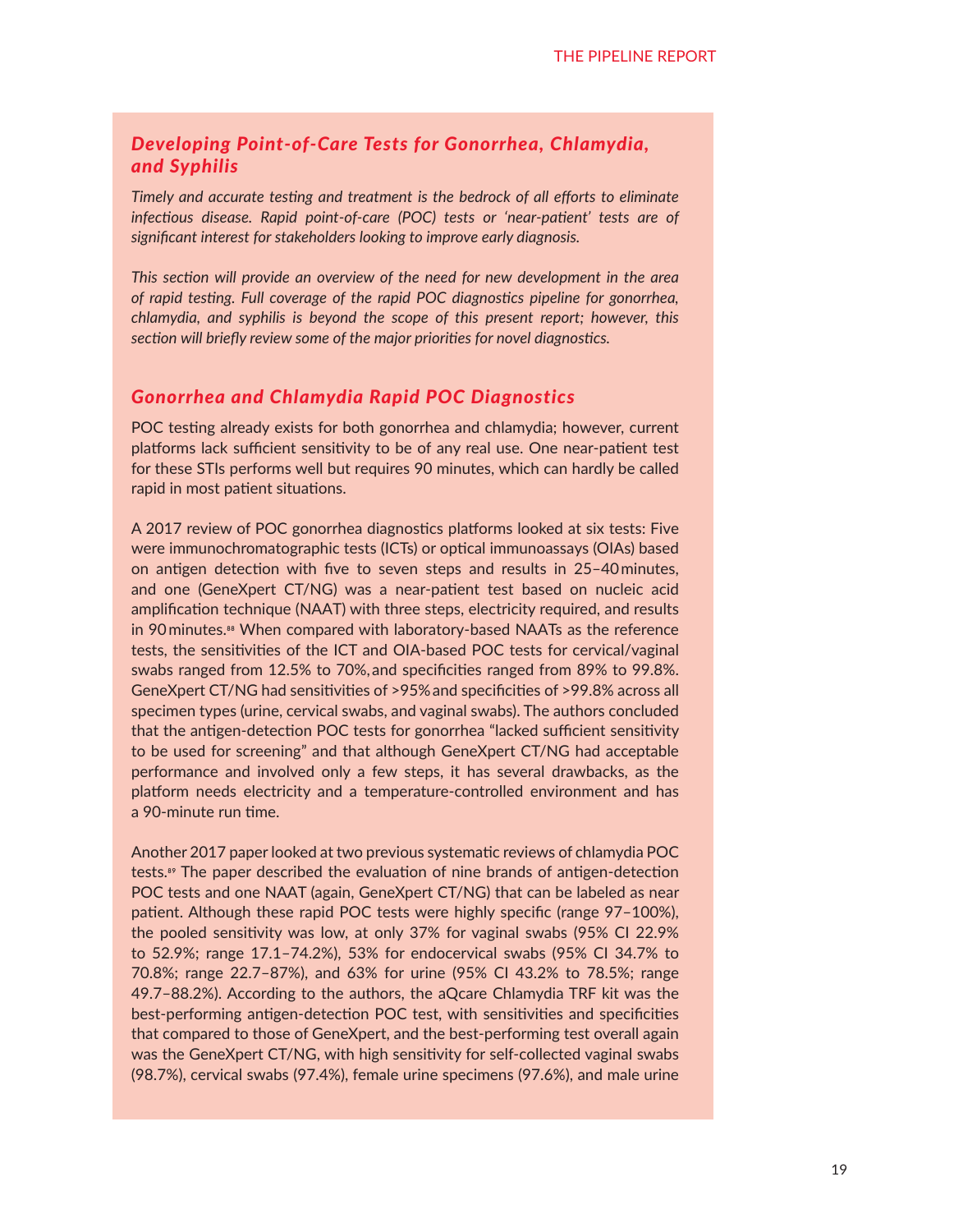specimens (97.5%) and specificities ranging from 99.4% to 99.9%. The sensitivity and specificity of this assay for rectal swabs were 86.0% and 99.2%, respectively.

As with gonorrhea, the systematic reviews showed that antigen-detection POC tests for chlamydia "lacked sufficient sensitivity to be recommended as screening tests." GeneXpert was again acceptable for screening or diagnosis, but the authors once again noted that it requires electricity, takes 90 minutes, and is costly.

Beyond diagnosis, for gonorrhea there is also a need to address antimicrobial resistance by developing new rapid methods to determine susceptibility to relevant antibiotics without resorting to culture. As part of two WHO gatherings in 2014 and 2015 on the topic of POC tests for STIs, participants recommended the identification of genetic markers to predict gonococcal resistance/susceptibility, including nucleic acid targets, against recommended therapeutic agents for gonorrhea.90 The previously mentioned current NIAID-funded study of markers of ciprofloxacin susceptibility is one component of this.

# *Syphilis Rapid POC Diagnostics*

Testing guidelines from the CDC highlight the challenges of timely, accurate diagnosis of a syphilis infection. Dark-field examinations and tests to detect syphilis directly from lesions or tissue are the definitive methods for diagnosing early syphilis.<sup>91</sup> Some laboratories provide locally developed and validated PCR tests.

For syphilis, biomarkers to easily and rapidly distinguish acute infection from prior infections are lacking, both in adults and infants.<sup>92</sup> A presumptive diagnosis of syphilis requires use of two tests: a nontreponemal test (i.e., a Venereal Disease Research Laboratory or rapid plasma reagin [RPR] test) and a treponemal test (i.e., fluorescent treponemal antibody absorption tests, the *T. pallidum* passive particle agglutination assay, various enzyme immunoassays, chemiluminescence immunoassays, immunoblots, or rapid treponemal assays).<sup>93</sup> Use of only one type of serologic test is insufficient for diagnosis and can result in false-negative results in persons tested during primary syphilis and false-positive results in persons without syphilis.

A U.S. Preventive Services Task Force (USPSTF) 2016 review of syphilis screening of MSM found that testing every three months has greater benefits for early detection of new infections compared with six- or 12-month intervals.<sup>94</sup> Four non-U.S. studies indicated higher rates of detection with screening every three months versus six or 12 months for early syphilis in HIV-positive men or MSM. For example, there was a higher proportion of asymptomatic, higher-risk MSM in Australia (N = 6789 consultations) receiving a diagnosis of early syphilis when tested every three months versus annually  $(53\% \text{ vs } 16\%, P = .001)$ , but no difference among low-risk MSM.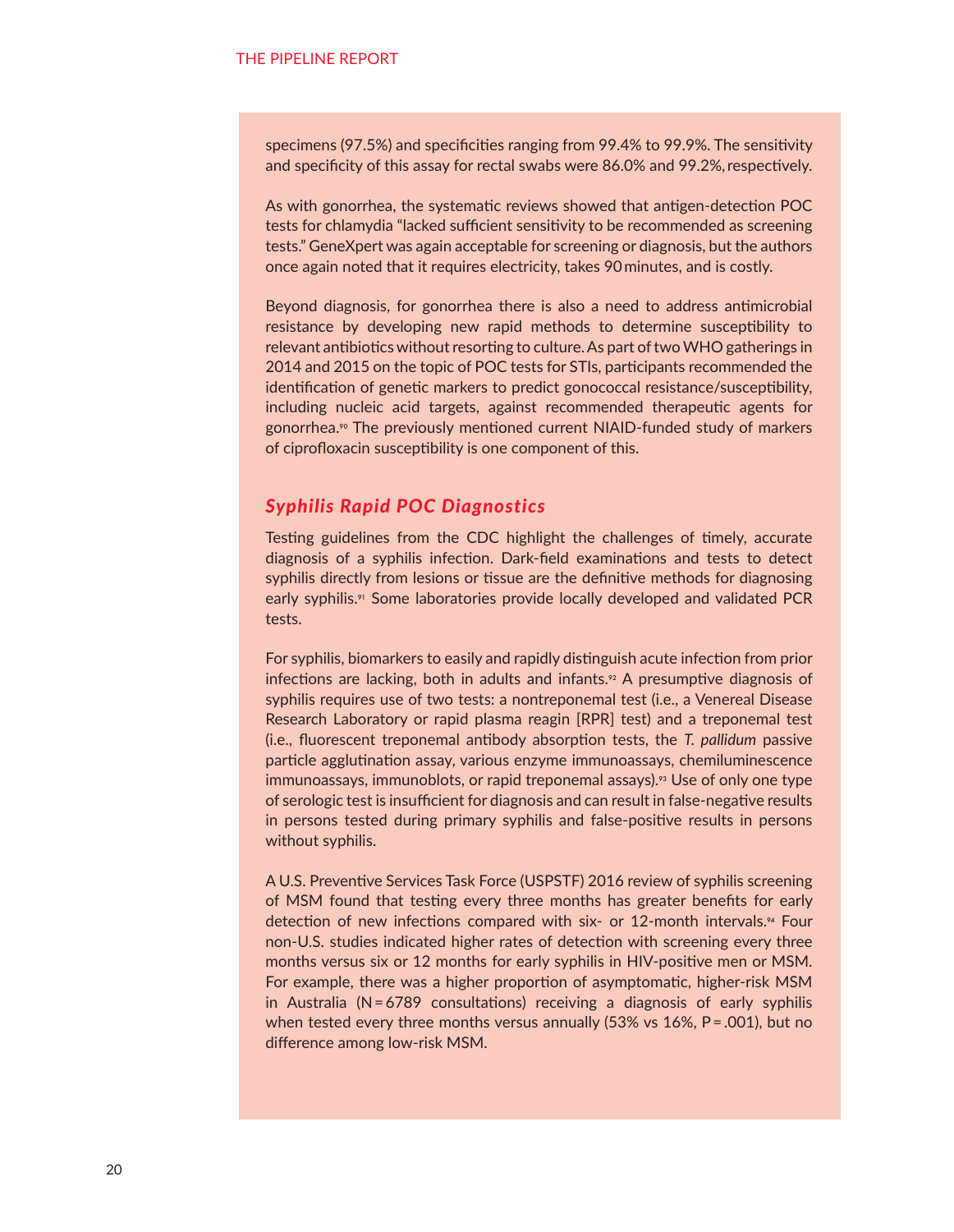There is a need for improved rapid testing for syphilis, particularly if testing among MSM is ever to scale up to the degree recommended by the USPSTF. Quick, accurate diagnosis with rapid testing alleviates the possibility of an individual falling out of contact and not receiving results, and it allows for early treatment and reduction of the risk of onward transmission. Many rapid tests have been under development or in use outside the United States as single treponemal antibody tests or as treponemal antibody tests combined with HIV or hepatitis C virus rapid tests.<sup>95</sup> Some of the rapid tests seeking WHO prequalification approval include the Chembio DPP HIV-Syphilis Assay (a dual treponemal and HIV test from Chembio Diagnostic Systems, Inc.); the SD Bioline HIV/Syphilis Duo (a treponemal and HIV test) made by Abbott (formerly Alere); and the Multiplo TP/HIV (a treponemal and HIV test; MedMira, Inc., Halifax, Nova Scotia, Canada). Chembio has also sought FDA clearance for a test containing both treponemal and nontreponemal tests in one cartridge: the DPP Syphilis Screen and Confirm Assay. In December 2014, Diagnostics Direct received a Clinical Laboratory Improvement Amendments (CLIA) waiver for its previously FDA-approved rapid immunochromatographic test called the Syphilis Health Check (SHC).96 It is presently the only CLIA-waived option available in the United States.

With some rapid POC tests on the market, the need for new diagnostics may seem like less of a priority. However, the possibility of false-positive diagnoses with current diagnostic platforms can be quite high. A recent review of syphilis screening for pregnant women conducted for the USPSTF found varying sensitivity and a high probability of false positives.<sup>97</sup> Some recent reviews of the field performance of rapid tests have also shown poor sensitivity for existing tests. A 2017 metaanalysis looked at studies that evaluated the operational characteristics of dual HIV/syphilis rapid tests.<sup>98</sup> All diagnostic accuracy evaluation studies showed a very high sensitivity and specificity for HIV. For syphilis diagnosis, reported sensitivities ranged from 93% to 100% in laboratory settings, whereas for field settings, they ranged from 47% to 96%. Diagnostic accuracy for syphilis varied by manufacturer, with the SD Bioline HIV/Syphilis Duo test being the most accurate.

A 2016 CDC Morbidity and Mortality Weekly Report out of Florida also found that the potential for false positives was quite high with the CLIA-waived SHC. Results from the testing of 202 patients indicated that a high proportion of reactive SHC tests were not confirmed by reference treponemal testing (16 of 26, 61.5%).<sup>99</sup>

In another recent study, the field performance of the INSTI Multiplex HIV-1/HIV- $2/S$ yphilis Antibody Test was evaluated in Los Angeles and New York.<sup>100</sup> The test performed well in detecting HIV: The sensitivity was high at 98.8% (95% CI 93.4% to 100%), and the specificity was 100% (95% CI 98.1% to 100%). However, the sensitivity for detection of syphilis antibodies was only 56.8% (95% CI 44.7% to 68.2%), and the specificity was 98.5% (95% CI 95.7% to 99.7%).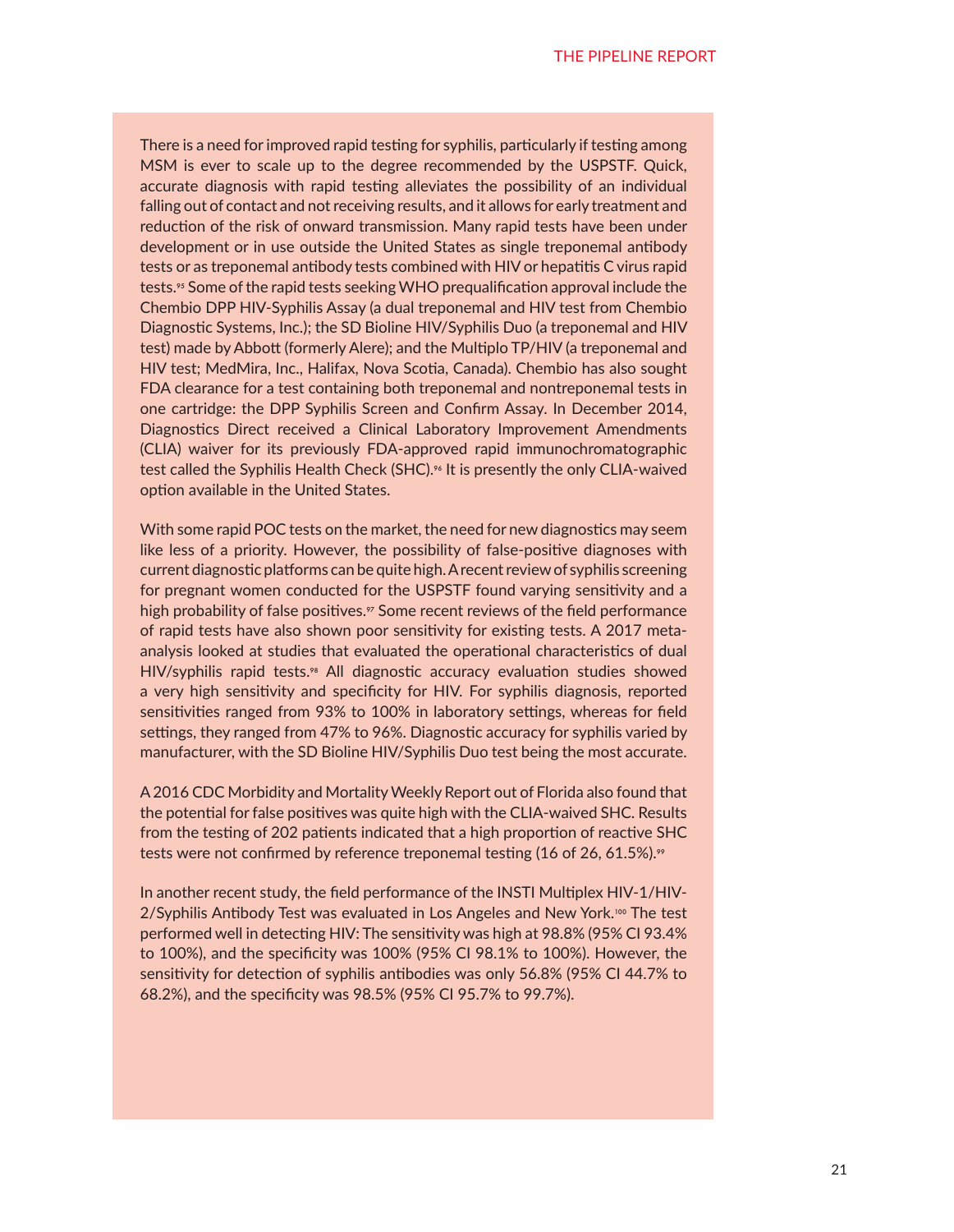Although reflexive confirmatory testing is an obvious recommendation for all rapid testing, this may not be an ideal solution in settings where loss to follow-up is highly possible. Reactive rapid tests may have benefits in terms of helping people to avoid onward transmission with sexual partners and increasing treatment, but there are potential costs if test results are not interpreted with caution and appropriately communicated to patients. False positives may create challenges for people in relationships and may create stress, matters that should not be taken lightly. Ultimately, there is a need for better options for rapid POC tests, including single tests that can provide both treponemal and nontreponemal results.

| <b>Treatment</b>       |                                                                                         |                                                                                    |                                                              |  |  |
|------------------------|-----------------------------------------------------------------------------------------|------------------------------------------------------------------------------------|--------------------------------------------------------------|--|--|
| Antimicrobial          | <b>Delivery</b>                                                                         | <b>Research Institution(s)</b>                                                     | <b>Status</b>                                                |  |  |
| BPG for early syphilis | Single injected dose of<br>BPG 2.4 MU (compared<br>to three successive<br>weekly doses) | <b>NIAID</b><br>Peking Union Medical<br>College                                    | Phase IV<br>NCT03637660 (NIAID)<br><b>NCT02857959 (PUMC)</b> |  |  |
| cefixime               | Oral, 400 mg capsule                                                                    | University of California,<br>Los Angeles, and AIDS<br><b>Healthcare Foundation</b> | Phase II<br>NCT03660488                                      |  |  |

# **The Syphilis Treatment Pipeline**

### *Treatment*

Perhaps because of the ongoing challenges in accessing reliable, high-quality stocks of BPG,<sup>101</sup> in addition to the ongoing needs of people with a penicillin allergy, a few studies that could support conservation of BPG stocks are currently underway. Two studies are looking at the use of one dose of BPG compared with three doses for treatment of early syphilis. Current CDC guidelines already note that no additional value has been observed for three-dose versus single-dose treatment of early syphilis; these trials appear to be providing additional evidence for the standard of care. NIAID is conducting a phase IV, randomized, open-label, multicenter trial to evaluate the efficacy of a single injected dose of BPG 2.4 million units (MU) compared with three successive weekly injected doses of BPG 2.4 MU for treatment of early syphilis in HIV-infected and HIV-uninfected subjects. The study will enroll 560 adults (to achieve 420 evaluable subjects) ages 18–55 with untreated early syphilis (primary, secondary, or early latent). The primary objective is to compare the serological response to therapy in subjects with early syphilis treated with BPG 2.4 MU once or weekly for three successive weeks. The study is expected to be completed in March 2022.102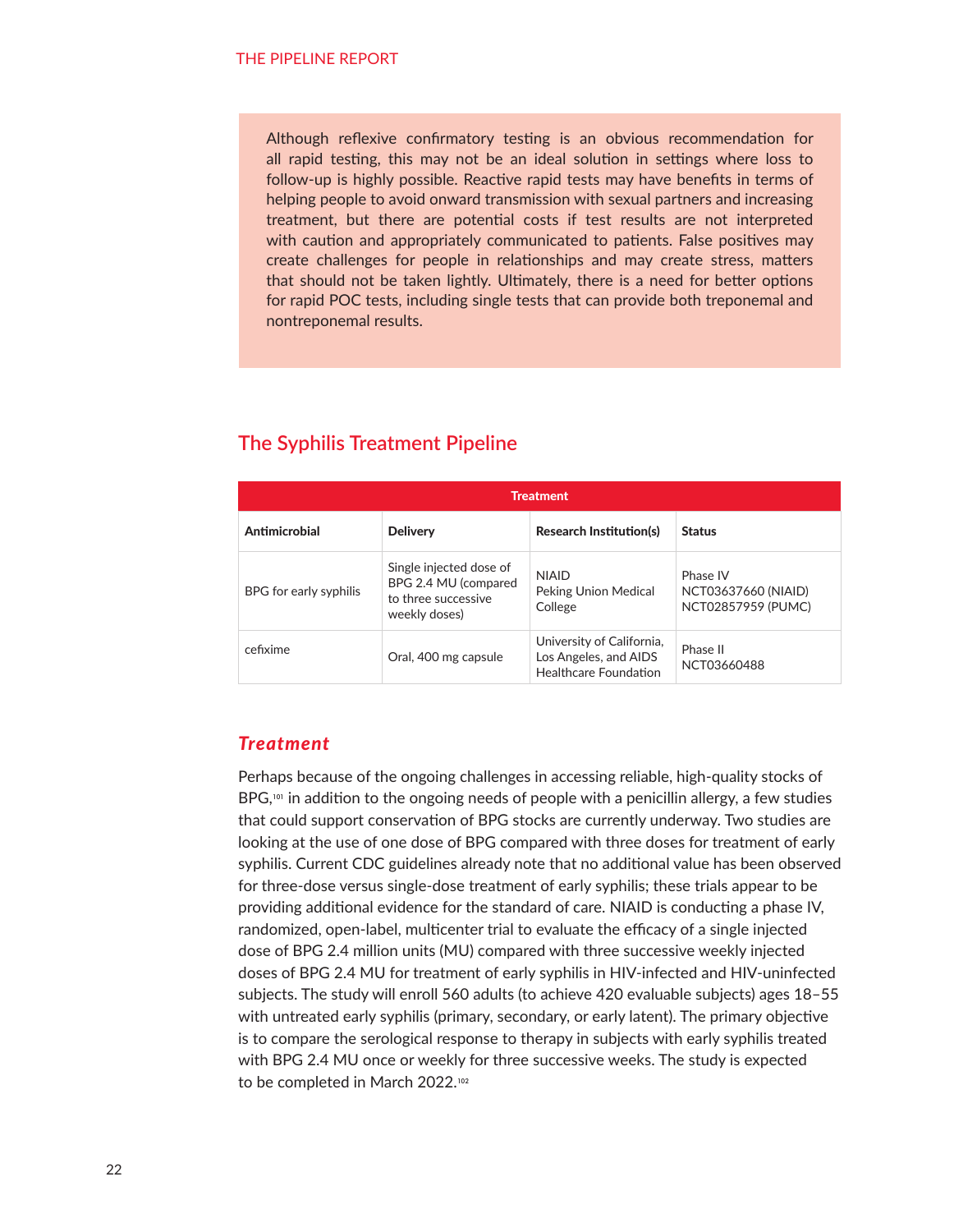A second study out of Peking Union Medical College Hospital appears to be researching the same question, though fewer details are available on ClinicalTrials.gov. The study intends to observe the serological response to one or three weekly doses of BPG in patients with early syphilis. It is currently enrolling 150 participants, with an estimated study completion date in September 2020.<sup>103</sup>

A phase II study conducted by UCLA in partnership with the AIDS Healthcare Foundation is evaluating the efficacy of oral cefixime as an alternative treatment for syphilis infection. One hundred adult patients with syphilis infection will be recruited. Participants will be randomized (1:1) to receive either the standard of care BPG or cefixime. Those in the cefixime group will return to the clinic 14 days after treatment initiation. Both groups will come back to the clinic three, six and 12 months after their initial treatment. At each visit, participants will be asked about their symptoms and will undergo laboratory tests for syphilis (RPR). A fourfold decrease in RPR titers from baseline at six months will be considered a positive treatment response. The study is currently recruiting, with an expected completion date of October 2020.<sup>104</sup>

# *Toward Earlier Detection of Neurosyphilis*

*Lumbar Puncture in the Management of Ocular Syphilis*

*A University of Washington study sponsored by the National Institute of Neurological Disorders and Stroke is evaluating the role of lumbar puncture in detecting possible neurosyphilis. T. pallidum invades the central nervous system in about 40% of patients with syphilis; when it occurs, this happens soon after infection. Neuroinvasion– which can only be identified via a lumbar puncture to examine cerebrospinal fluid (CSF)– can happen without symptoms and lead to vision or hearing loss, stroke, and dementia. The study is examining whether a strategy of immediate lumbar puncture, followed by therapy based on CSF evaluation, "will result in better serological and functional outcomes in patients with syphilis who are at high risk for neuroinvasion." The study is recruiting 280 participants and is estimated to finish in June 2021, although the primary completion date is set for the middle of this year.*105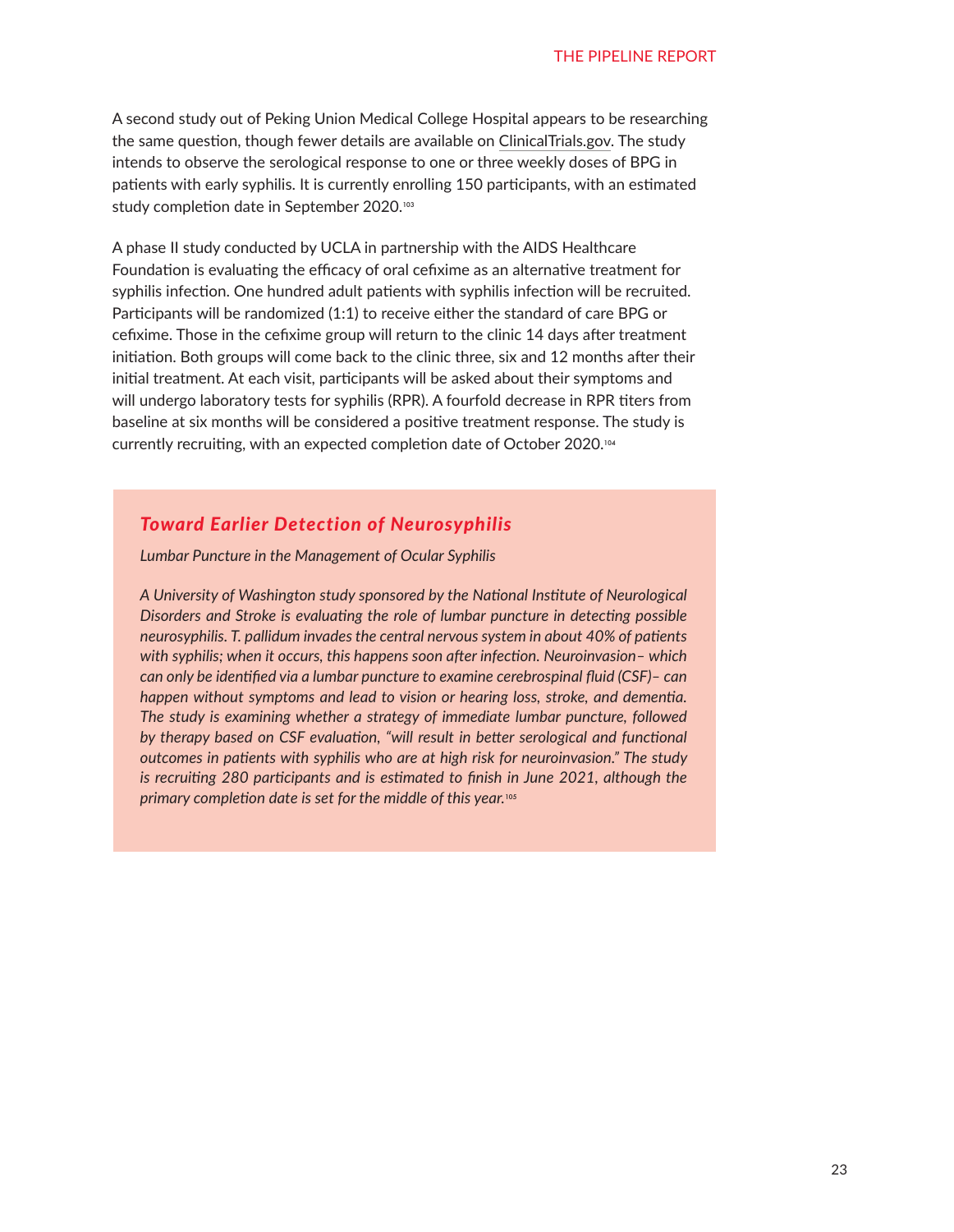# **Conclusions and Recommendations**

Some notable progress has emerged in the research pipelines for the treatment and prevention of gonorrhea, chlamydia, and syphilis. Efforts to develop novel treatment options for gonorrhea have been particularly productive; there is also some movement in prevention research with promising findings for doxycycline as PrEP and PEP for chlamydia and syphilis, as well as increased funding for vaccine research across all three diseases. Additionally, our glimpse into some promising developments in the area of rapid POC diagnostics may assist with better detection and early treatment of bacterial STIs.

Based upon this review, TAG makes the following recommendations for community advocates and other key stakeholders in the worsening gonorrhea, chlamydia, and syphilis epidemics:

- **Advocacy to fight STIs must involve more than repackaging condoms and behavioral interventions.** Promoting condoms and behavior change will never be enough to make sustained, meaningful progress in the control and elimination of the three major reportable bacterial STIs in America. Additionally, it is necessary to question the ethical implications of monitoring and altering the sexual behaviors of marginalized communities, particularly through fear- and shame-based campaigns. Advocates must learn from the field of HIV prevention and focus much more aggressively on the structural, social, financial, and research barriers that undermine our ability to successfully utilize existing tools and to develop essential new tools.
- **HIV PrEP and U=U activists must understand that their success is integrally linked to STI advocacy.** Not only are bacterial STIs drivers of new HIV infections, fears of "risk compensation" will continually undermine scale-up of PrEP and U=U messaging, particularly when STI epidemics are breaking records.
- **Substantially more investment in new prevention modalities—particularly vaccine research—will be necessary.** The biological plausibility of vaccination against all three STIs has been established, and \$9 million in new NIH funding shows increased investment in these essential tools. Advocates must continue to push for increased government expenditure on vaccine research as well as other biomedical primary prevention options. Additionally, advocates must make the case for a "market" for STI vaccines in order to attract the kind of pharmaceutical company investment necessary to fully develop and implement these essential tools.
- **Doxycycline should be seriously considered for scale-up as PrEP and/or PEP for syphilis and chlamydia.** Doxycycline is regularly prescribed for treatment of acne, yet health care providers remain concerned about prescribing it for STIs. Thus, the question remains as to whether the concern has to do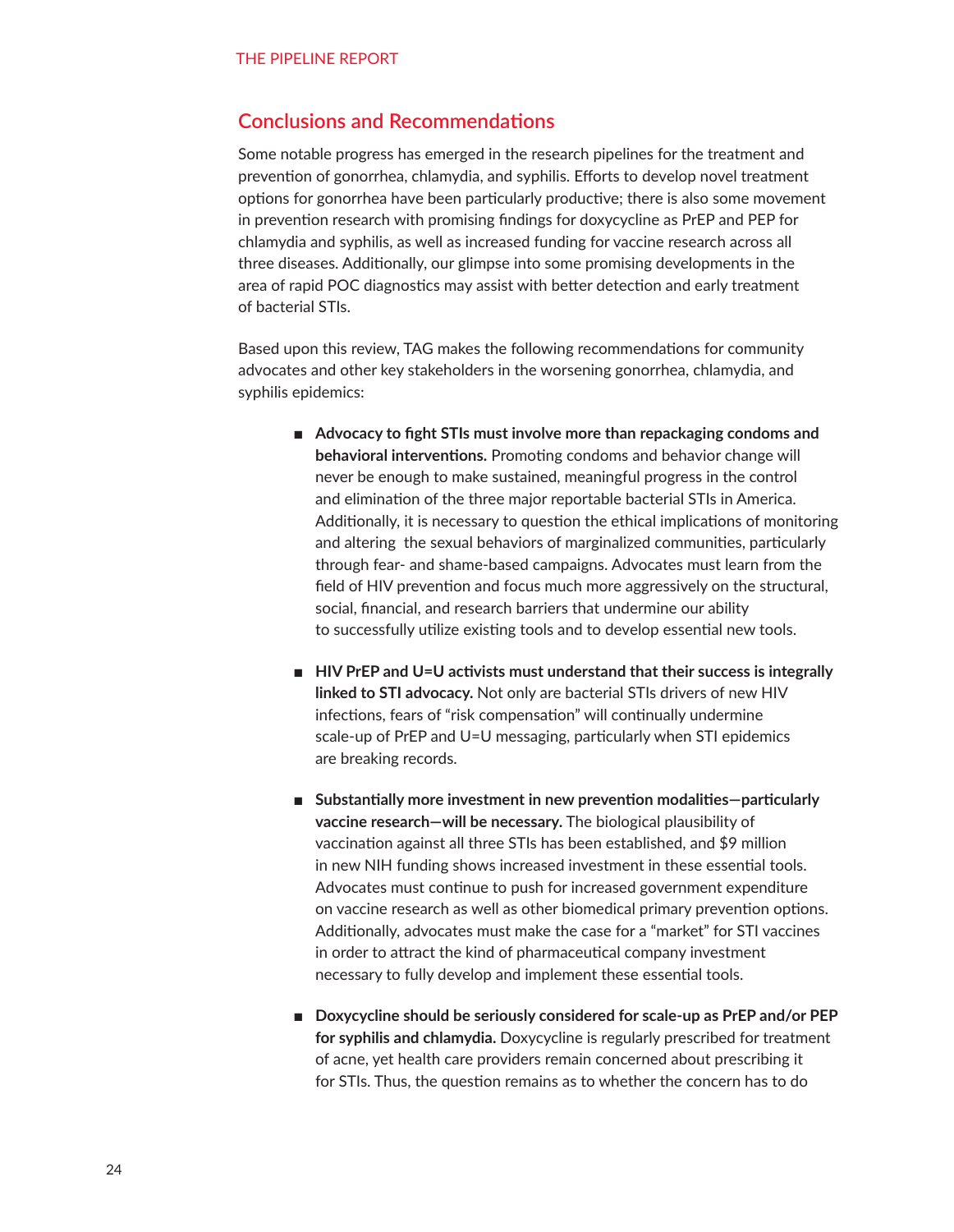with increased use of an antimicrobial in general or with how little we value sexual health in comparison to one's facial attractiveness. Given the relatively high efficacy (over 70%) of doxycycline in averting syphilis and chlamydia infections as PrEP and PEP, this must be considered in partnership with affected communities as a serious option for addressing rapid increases in STI rates.

- **Discussions on accessing zoliflodacin for treatment of MDR and XDR gonorrhea should start now.** Although phase III trials are just beginning, the promising findings for zoliflodacin indicate that advocates should be paving the way for rapid access. The medication has already been awarded fast-track status by the FDA, but much more work needs to be done, including rapid integration of zoliflodacin into STI treatment guidelines and broad provider and community education on its uses. Most important, zoliflodacin must be priced in a way that ensures rapid and broad access while also providing a reasonable return on investment for Entasis Therapeutics.
- **Reliable, easy-to-use, CLIA-waived rapid tests for chlamydia, gonorrhea, and syphilis should be developed and made widely available.**
- **Infrastructure for the delivery of sexual health services remains highly underfunded in the United States, and declining funding for sexual health clinics must be addressed.** Although this recommendation is a bit beyond the scope of this report, existing and future tools for ending gonorrhea, chlamydia, and syphilis cannot be effectively implemented without increased investment in sexual health clinics in the United States, provider education, and appropriate curricula for providers-in-training.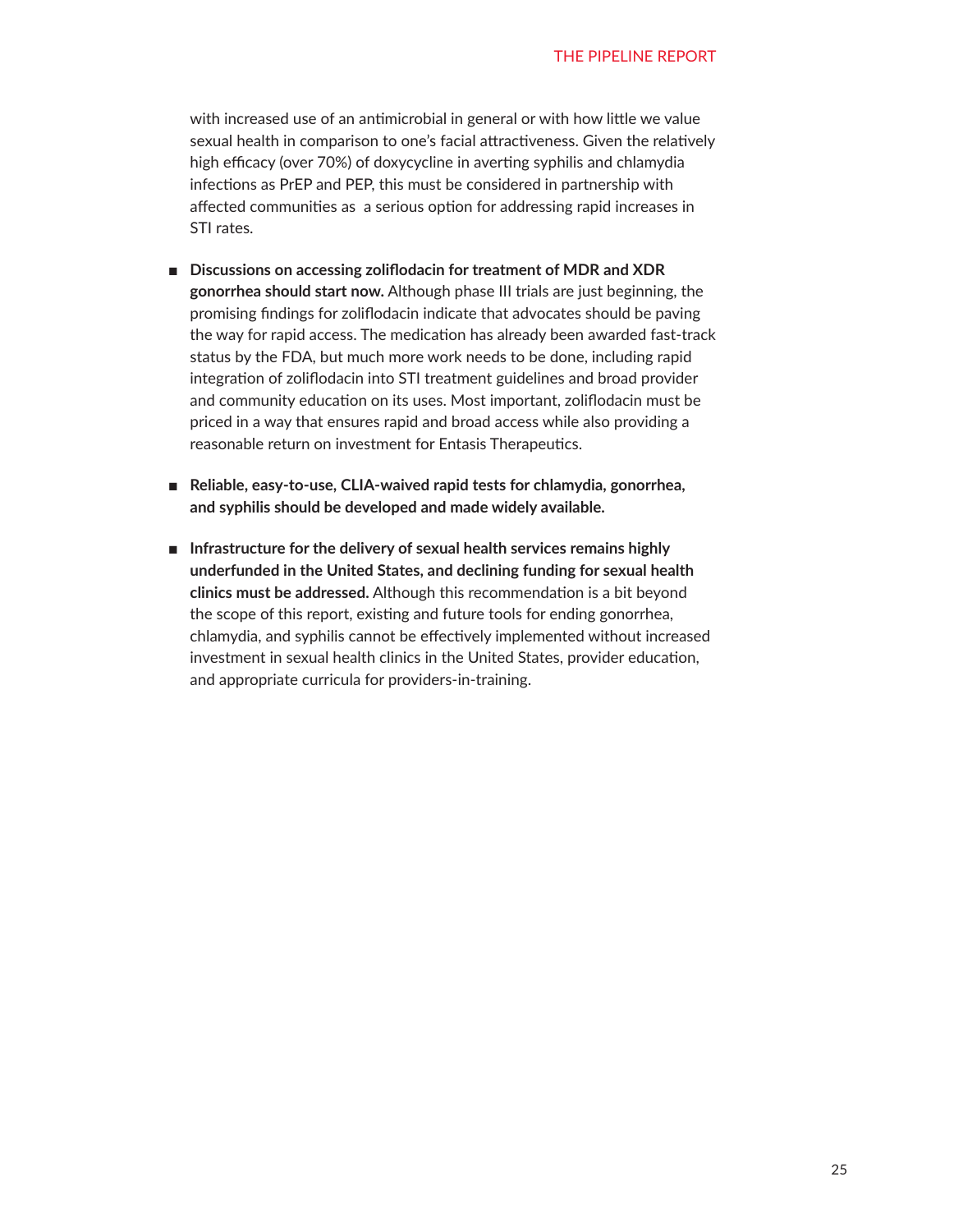### *Endnotes*

- 1. World Health Organization. Report on Global Sexually Transmitted Infection Surveillance. Geneva: World Health Organization; 2018. Available from: https://apps.who.int/iris/bitstream/handle/10665/277258/9789241565691-eng. pdf?ua=1
- 2. Centers for Disease Control and Prevention (U.S.). Sexually Transmitted Disease Surveillance 2017. Atlanta: U.S. Department of Health and Human Services (U.S.), Centers for Disease Control and Prevention Disease Control and Prevention. 2018. Available from: https://www.cdc.gov/nchhstp/newsroom/2018/2017-STD-surveillance-report.html.
- 3. Ibid.
- 4. Owusu-Edusei K Jr, Chesson HW, Gift TL, et al. The estimated direct medical cost of selected sexually transmitted infections in the United States, 2008. Sex Transm Dis. 2013 Mar;40(3):197–201. Doi :10.1097/OLQ.0b013e318285c6d2.
- 5. University of Connecticut. "Finally, hope for a syphilis vaccine: Syphilis researchers have identified exterior proteins on the bacteria that could serve as vaccine targets." ScienceDaily [Internet]. https://www.sciencedaily.com/ releases/2018/06/180612080020.htm. (Accessed 2019 January 14).
- 6. CDC. STD Surveillance 2017.
- 7. Centers for Disease Control and Prevention (U.S.). Conjunctivitis in Newborns. Atlanta: U.S. Department of Health and Human Services (U.S.), Centers for Disease Control and Prevention Disease Control and Prevention. Available from: https:// www.cdc.gov/conjunctivitis/newborns.html
- 8. de la Maza LM, Zhong G, Brunham RC. Update on Chlamydia trachomatis vaccinology. Clin Vaccine Immunol. 2017 Apr 5;24(4). pii: e00543-16. doi: 10.1128/CVI.00543-16.
- 9. Ward H, Rönn M. Contribution of sexually transmitted infections to the sexual transmission of HIV. Curr Opin HIV AIDS. 2010 Jul;5(4):305–10. doi: 10.1097/COH.0b013e32833a8844.
- 10. Jones J, Weiss K, Mermin J, et al. Proportion of incident HIV cases among men who have sex with men attributable to gonorrhea and chlamydia: a modeling analysis. Sex Transm Dis. 2019 Jan 19. doi:10.1097/OLQ.0000000000000980. [Epub ahead of print]
- 11. Prevention Access Campaign. Risk of sexual transmission of HIV from a person living with HIV who has an undetectable viral load: messaging primer & consensus statement [Internet]. 2018 August 23. Available from: https://www. preventionaccess.org/consensus..
- 12. Poz. "AHF's 'Trust Him?' Billboards Aim to Address Infidelity and HIV." Poz Magazine [Internet]. 2015 June 17. Available from: https://www.poz.com/article/trust-him-billboards-27394-8272
- 13. WHO. Global Sexually Transmitted Infection Surveillance.
- 14. CDC. STD Surveillance 2017.
- 15. Petousis-Harris H, Paynter J, Morgan J, et al. Effectiveness of a group B outer membrane vesicle meningococcal vaccine against gonorrhoea in New Zealand: a retrospective case-control study. Lancet. 2017 Sep 30;390(10102):1603–10. doi: 10.1016/S0140-6736(17)31449-6.
- 16. National Institute of Allergy and Infectious Diseases (U.S.). Seeking centers to develop vaccines for sexually transmitted infections. 2018 April 18. Available from: https://www.niaid.nih.gov/grants-contracts/seeking-centers-develop-vaccinessexually-transmitted-infections.
- 17. Peyriere H, Makinson A, Marchandin H, Reynes J. Doxycycline in the management of sexually transmitted infections. J Antimicrob Chemother. 2017 Nov 22. doi: 10.1093/jac/dkx420.
- 18. CDC. STD Surveillance 2017.
- 19. Bolan RK, Beymer MR, Weiss RE, Flynn RP, Leibowitz AA, Klausner JD. Doxycycline prophylaxis to reduce incident syphilis among HIV-infected men who have sex with men who continue to engage in high-risk sex: a randomized, controlled pilot study. Sex Transm Dis. 2015 Feb;42(2):98–103. doi: 10.1097/OLQ.0000000000000216.
- 20. Molina JM, Charreau I, Chidiac C, et al. Post-exposure prophylaxis with doxycycline to prevent sexually transmitted infections in men who have sex with men: an open-label randomised substudy of the ANRS IPERGAY trial. Lancet Infect Dis. 2018 Mar;18(3):308–7. doi: 10.1016/S1473-3099(17)30725-9.
- 21. ClinicalTrials.gov [Internet]. Bethesda (MD): National Library of Medicine (U.S.). 2017. Identifier NCT02864550, Oral doxycycline for the prevention of syphilis in men who have sex with men; 2016 August 9 (cited 2019 March 5). Available from: https://clinicaltrials.gov/ct2/show/NCT02864550.
- 22. ClinicalTrials.gov [Internet]. Bethesda (MD): National Library of Medicine (U.S.). 2017. Identifier NCT02844634, Tenofovir/ emtricitabine with doxycycline for combination HIV and syphilis pre-exposure prophylaxis in HIV-negative MSM (DuDHS); 2016 July 22 (cited 2019 March 5). Available from: https://clinicaltrials.gov/ct2/show/NCT02844634..
- 23. ClinicalTrials.gov [Internet]. Bethesda (MD): National Library of Medicine (U.S.). 2019. Identifier NCT03709459, Impact of the daily doxycycline pre-exposure prophylaxis (PrEP) on the incidence of syphilis, gonorrhoea and chlamydia (syphilaxis); 2018 October 17 (cited 2019 February 23). Available from: https://clinicaltrials.gov/ct2/show/NCT03709459.
- 24. National Institute of Allergy and Infectious Diseases (U.S.). Sexually Transmitted Infections (STI) Cooperative Research Centers (CRC): Vaccine Development (U19 Clinical Trial Not Allowed) [Grant]. 2018 March 15. Available from: https:// grants.nih.gov/grants/guide/rfa-files/rfa-ai-18-005.html.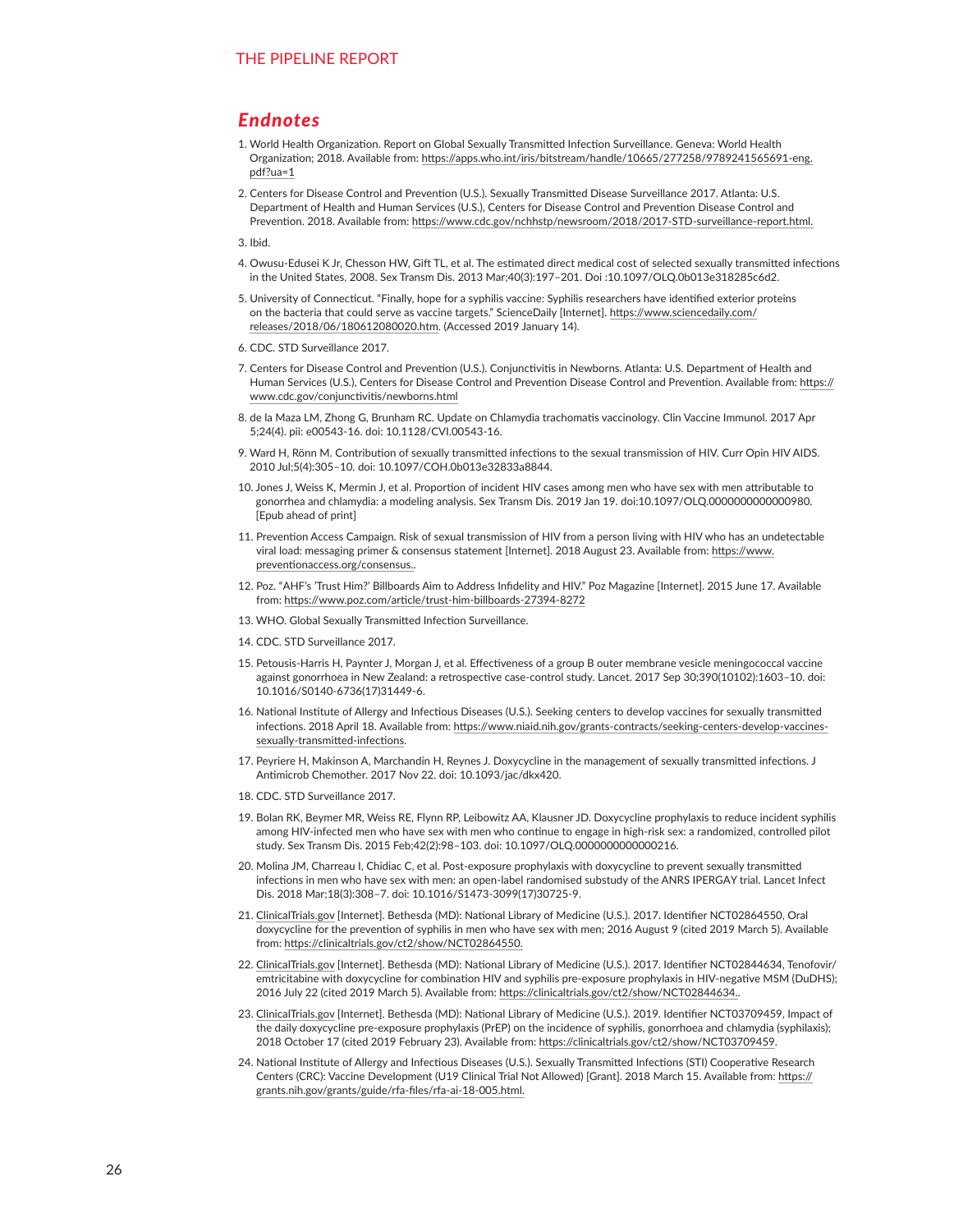- 25. Wetzler LM, Feavers IM, Gray-Owen SD, Jerse AE, Rice PA, Deal CD. Summary and recommendations from the National Institute of Allergy and Infectious Diseases (NIAID) workshop "Gonorrhea Vaccines: the Way Forward". Clin Vaccine Immunol. 2016 Aug 5;23(8):656–.63. doi: 10.1128/CVI.00230-16. Available from: https://cvi.asm.org/content/23/8/656
- 26. Wetzler LM. NIAID Workshop "Gonorrhea Vaccines."
- 27. Petousis-Harris H. Effectiveness vaccine against gonorrhea.
- 28. Abbasi J. New hope for a gonorrhea vaccine. JAMA. 2017 Sep 12;318(10):894–5. doi: 10.1001/jama.2017.11037.
- 29. Craig AP, Gray RT, Edwards JL, et al. The potential impact of vaccination on the prevalence of gonorrhea. Vaccine. 2015 Aug 26;33(36):4520–5. doi: 10.1016/j.vaccine.2015.07.015.
- 30. Abbasi J. New hope for a gonorrhea vaccine. JAMA. 2017 Sep 12;318(10):894–5. doi: 10.1001/jama.2017.11037.
- 31. El-Rami FE, Zielke RA, Wi T, Sikora AE, Unemo M. Quantitative proteomics of the 2016 WHO Neisseria gonorrhoeae reference strains surveys vaccine candidates and antimicrobial resistance determinants. Mol Cell Proteomics. 2018;18(1):127–50. doi: 10.1074/mcp.RA118.001125
- 32. Oregon State University. " Researchers closer to gonorrhea vaccine after exhaustive analysis of proteins." ScienceDaily [Internet]. 2018 November 8. Available from: https://www.sciencedaily.com/releases/2018/11/181108105945.htm.
- 33. Wetzler LM. NIAID Workshop "Gonorrhea Vaccines."

34. Ibid.

35. De la Maza LM. Update on C. trachomatis vaccinology.

36. Ibid.

- 37. Brunham RC, Kimani J, Bwayo J, et al. The epidemiology of Chlamydia trachomatis within a sexually transmitted diseases core group. J Infect Dis. 1996 Apr;173(4):950–6.
- 38. Geisler WM, Lensing SY, Press CG, Hook EW 3rd. Spontaneous resolution of genital Chlamydia trachomatis infection in women and protection from reinfection. J Infect Dis. 2013 Jun 15;207(12):1850–6. doi: 10.1093/infdis/jit094.
- 39. De la Maza LM. Update on C. trachomatis vaccinology.
- 40. Hafner LM, Timms P. Development of a Chlamydia trachomatis vaccine for urogenital infections: novel tools and new strategies point to bright future prospects. Expert Rev Vaccines. 2018 Jan;17(1):57–69. doi: 10.1080/14760584.2018.1417044.
- 41. McMaster University. "First widely protective vaccine against chlamydia." ScienceDaily [Internet]. 2016 July 19 (cited 2014 January 14). Available from: www.sciencedaily.com/releases/2016/07/160719112535.htm.
- 42. Hafner LM, Timms P. Development of a C. trachomatis vaccine.

43. Ibid.

- 44. ClinicalTrials.gov [Internet]. Bethesda (MD): National Library of Medicine (U.S.). 2019. Identifier NCT02787109, Safety of chlamydia vaccine CTH522 in healthy women aged 18 to 45 years; 2016 June 1 (cited 2019 February 23). Available from: https://clinicaltrials.gov/ct2/show/NCT02787109.
- 45. Cameron CE. Syphilis vaccine development: requirements, challenges, and opportunities. Sex Transm Dis. 2018 Sep;45(9S Suppl 1):S17–9. doi: 10.1097/OLQ.0000000000000831.
- 46. Wyber R, et al. Benzathine penicillin G for the management of RHD: concerns about quality and access, and opportunities for intervention and improvement. Glob Heart. 2013 Sep;8(3):227–34. doi: 10.1016/j.gheart.2013.08.011.
- 47. Cameron CE. Syphilis vaccine development.

48. Ibid

- 49. University of Connecticut. "Finally, hope."
- 50. Cameron CE. Syphilis vaccine development.
- 51. ClinicalTrials.gov [Internet]. Bethesda (MD): National Library of Medicine (U.S.). 2019. Identifier NCT03107377, Phase 2B/3 double-blinded placebo-controlled; 2017 April 11 (cited 2019 February 23). https://clinicaltrials.gov/ct2/show/ NCT03107377.
- 52. Alirol E, Wi TE, Bala M, et al. Multidrug-resistant gonorrhea: A research and development roadmap to discover new medicines. PLoS Med. 2017 Jul 26;14(7):e1002366. doi: 10.1371/journal.pmed.1002366.
- 53. Fifer H, Natarajan U, Jones L, et al. Failure of dual antimicrobial therapy in treatment of gonorrhea. N Engl J Med. 2016 Jun 23;374(25):2504–6. doi: 10.1056/NEJMc1512757.
- 54. Alirol E. Multidrug-resistant gonorrhea

55. Ibid..

56. Ibid

57. Hook EW 3rd, Golden MR, Taylor SN, et al. Efficacy and safety of single dose oral delafloxacin compared with intramuscular ceftriaxone for uncomplicated gonorrhea treatment: an open-label, non-inferiority, Phase 3, multicenter, randomized study. Sex Transm Dis. 2019 Jan 19. doi: 10.1097/OLQ.0000000000000971. [Epub ahead of print]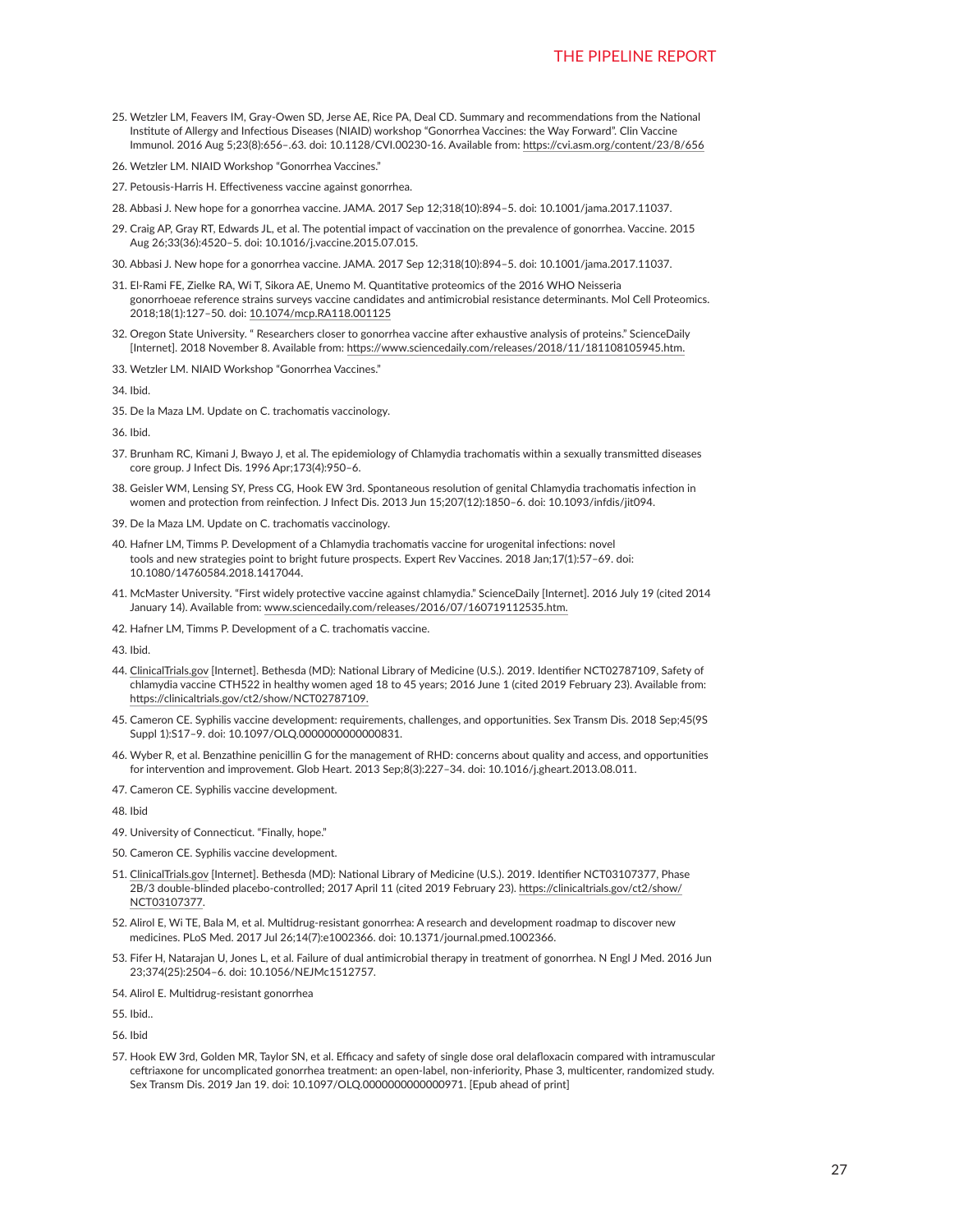- 58. ClinicalTrials.gov [Internet]. Bethesda (MD): National Library of Medicine (U.S.). 2019. Identifier NCT03532464, Azithromycin compared with doxycycline for treating anorectal chlamydia trachomatis infection concomitant to a vaginal infection (CHLAZIDOXY); 2018 May 22 (cited 2019 February 23). Available from: https://clinicaltrials.gov/ct2/show/ NCT03532464.
- 59. ClinicalTrials.gov [Internet]. Bethesda (MD): National Library of Medicine (U.S.). 2019. Identifier NCT03608774, Trial of azithromycin vs. doxycycline for the treatment of rectal chlamydia in MSM; 2018 August 1 (cited 2019 February 23). Available from: https://clinicaltrials.gov/ct2/show/NCT03608774.
- 60. ClinicalTrials.gov [Internet]. Bethesda (MD): National Library of Medicine (U.S.). 2019. Identifier NCT03233880, Impact of antichlamydial treatment on the rate of preeclampsia; 2017 July 31 (cited 2019 February 23). Available from: https:// clinicaltrials.gov/ct2/show/NCT03233880.
- 61. National Institute of Allergy and Infectious Diseases. Novel antibiotic shows promise in treatment of uncomplicated gonorrhea. 2018 November 7. Available from: https://www.niaid.nih.gov/news-events/novel-antibiotic-shows-promisetreatment-uncomplicated-gonorrhea.
- 62. ClinicalTrials.gov [Internet]. Bethesda (MD): National Library of Medicine (U.S.). 2019. Identifier NCT03404167, A study to evaluate the safety, tolerability and plasma PK of a single oral dose of zoliflodacin in healthy male and female volunteers; 2018 January 19 (cited 2019 February 23). Available from: https://www.clinicaltrials.gov/ct2/show/NCT03404167.
- 63. ClinicalTrials.gov [Internet]. Bethesda (MD): National Library of Medicine (U.S.). 2019. Identifier NCT03613649, Thorough QT/QTC (TQT) clinical trial to evaluate the effect of zoliflodacin on cardiac repolarization in healthy male and female subjects; 2018 August 3 (cited 2019 February 23). Available from: https://www.clinicaltrials.gov/ct2/show/NCT03613649.
- 64. ClinicalTrials.gov [Internet]. Bethesda (MD): National Library of Medicine (U.S.). 2019. Identifier NCT03718806, Study to investigate effect of food and safety of a new formulation of zoliflodacin; 2018 October 24 (cited 2019 February 23). Available from: https://clinicaltrials.gov/ct2/show/NCT03718806.
- 65. Scangarella-Oman NE, Hossain M, Dixon PB, et al. Microbiological analysis from a phase 2 randomized study in adults evaluating single oral doses of gepotidacin in the treatment of uncomplicated urogenital gonorrhea caused by Neisseria gonorrhoeae. Antimicrob Agents Chemother. 2018 Nov 26;62(12). pii: e01221-18. doi: 10.1128/AAC.01221-18.
- 66. Taylor SN, Morris DH, Avery AK, et al. Gepotidacin for the treatment of uncomplicated urogenital gonorrhea: a phase 2, randomized, dose-ranging, single-oral dose evaluation. Clin Infect Dis. 2018 Aug 1;67(4):504–12. doi: 10.1093/cid/ciy145.
- 67. Dumont, Etienne (GlaxoSmithKline, Philadelphia, PA). Personal communication with: Jeremiah Johnson (Treatment Action Group, New York, NY). 2019 March 5.
- 68. Alirol E. Multidrug-resistant gonorrhea.
- 69. Buege MJ, Brown JE, Aitken SL. Solithromycin: A novel ketolide antibiotic. Am J Health Syst Pharm. 2017 Jun 15;74(12):875–87. doi: 10.2146/ajhp160934.
- 70. ClinicalTrials.gov [Internet]. Bethesda (MD): National Library of Medicine (U.S.). 2019. Identifier NCT02210325, Efficacy and safety study of oral solithromycin compared to intramuscular ceftriaxone plus oral azithromycin in the treatment of patients with gonorrhea (SOLITAIRE-U); 2014 August 6 (cited 2019 February 23). Available from: https://clinicaltrials.gov/ ct2/show/NCT02210325.
- 71. McConnell J. ASM Microbe 2017. Lancet Infect Dis. 2017 Jul;17(7):699. doi: 10.1016/S1473-3099(17)30351-1.
- 72. Melinta Therapeutics (Press Release). Cempra and Melinta announce merger to form leading, vertically integrated commercial-stage anti-infectives company. 2017 August 9. Available from: http://melinta.com/cempra-melinta-announcemerger-form-leading-vertically-integrated-commercial-stage-anti-infectives-company/.
- 73. Melinta Therapeutics [Internet]. Pipeline. 2019 (cited 2019 March 5). Available from: http://melinta.com/pipeline/.
- 74. Lagacé-Wiens PRS, Adam HJ, Laing NM, et al. Antimicrobial susceptibility of clinical isolates of Neisseria gonorrhoeae to alternative antimicrobials with therapeutic potential. J Antimicrob Chemother. 2017 Aug 1;72(8):2273–7. doi: 10.1093/ iac/dkx147
- 75. ClinicalTrials.gov [Internet]. Bethesda (MD): National Library of Medicine (U.S.). 2019. Identifier NCT02031146, New antibiotic treatment options for uncomplicated anogenital gonorrhoea (NABOGO); 2014 January 9 (cited 2019 February 23). Available from: https://clinicaltrials.gov/ct2/show/NCT03294395.
- 76. MacFadden DR, Lipsitch M, Olesen SW, Grad Y. Multidrug-resistant Neisseria gonorrhoeae: implications for future treatment strategies. Lancet Infect Dis. 2018 Jun;18(6):599. doi: 10.1016/S1473-3099(18)30274-3.
- 77. Hauser C, Hirzberger L, Unemo M, Furrer H, Endimiani A. In vitro activity of fosfomycin alone and in combination with ceftriaxone or azithromycin against clinical Neisseria gonorrhoeae isolates. Antimicrob Agents Chemother. 2015 Mar;59(3):1605-11. doi: 10.1128/AAC.04536-14.
- 78. CDC. STD Surveillance.
- 79. ClinicalTrials.gov [Internet]. Bethesda (MD): National Library of Medicine (U.S.). 2019. Identifier NCT03632109, Gent for pharyngeal gonorrhea (GC); 2018 August 15 (cited 2019 February 23). Available from: https://clinicaltrials.gov/ct2/show/ NCT03632109.
- 80. Singh V, Bala M, Bhargava A, Kakran M, Bhatnagar R. In vitro synergy testing of gentamicin, an old drug suggested as future treatment option for gonorrhoea, in combination with six other antimicrobials against multidrug-resistant Neisseria gonorrhoeae strains. Sex Transm Dis. 2018 Feb;45(2):127–31. doi: 10.1097/OLQ.0000000000000708.
- 81. Mann LM, Kirkcaldy RD, Papp JR, Torrone EA. Susceptibility of Neisseria gonorrhoeae to gentamicin-Gonococcal Isolate Surveillance Project, 2015–2016. Sex Transm Dis. 2018 Feb;45(2):96–8. doi: 10.1097/OLQ.0000000000000693.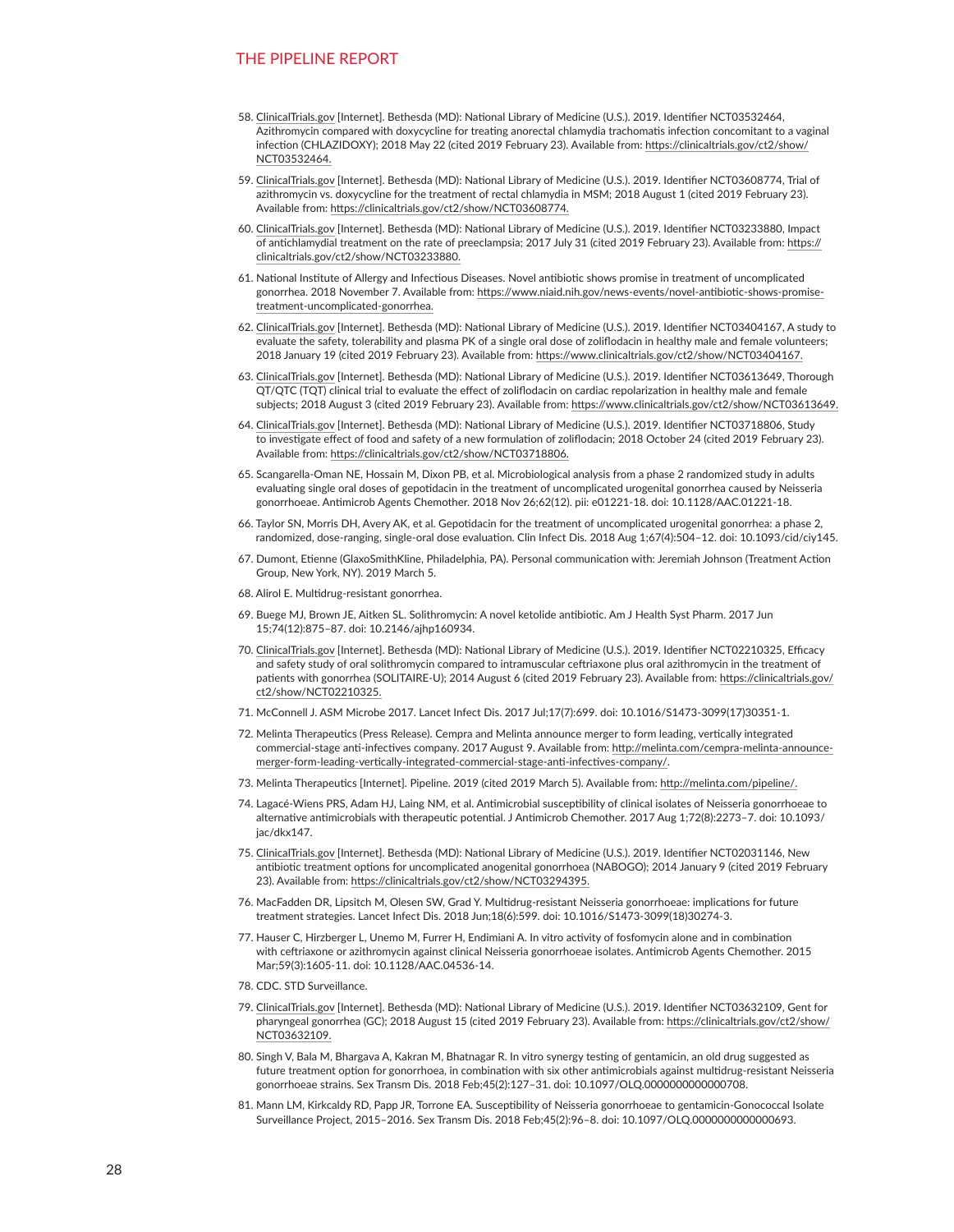- 82. Alirol E. Multidrug-resistant gonorrhea.
- 83. Butler MM, Waidyarachchi SL, Connolly KL, et al. Aminomethyl spectinomycins as therapeutics for drug-resistant gonorrhea and chlamydia coinfections. Antimicrob Agents Chemother. 2018 Apr 26;62(5). pii: e00325-18. doi: 10.1128/ AAC.00325-18.
- 84. Singh V, Bala M, Bhargava A, Kakran M, Bhatnagar R. In vitro efficacy of 21 dual antimicrobial combinations comprising novel and currently recommended combinations for treatment of drug resistant gonorrhoea in future era. PLoS One. 2018 Mar 6;13(3):e0193678. doi: 10.1371/journal.pone.0193678.
- 85. Lagacé-Wiens PRS. Antimicrobial susceptibility of Neisseria gonorrhoeae.
- 86. National Institute of Allergy and Infectious Diseases (U.S.). NIAID-supported study examines vulnerability of gonorrhea to older antibiotic drug. 2016 November 17 [Internet]. Available from: https://www.niaid.nih.gov/news-events/niaidsupported-study-examines-vulnerability-gonorrhea-older-antibiotic-drug.
- 87. ClinicalTrials.gov [Internet]. Bethesda (MD): National Library of Medicine (U.S.). 2019. Identifier NCT02961751, Clinical validation of a molecular test for ciprofloxacin-susceptibility in Neisseria gonorrhoeae; 2016 November 11 (cited 2019 February 23). Available from: https://www.clinicaltrials.gov/ct2/show/NCT02961751.
- 88. Guy RJ, Causer LM, Klausner JD, et al. Performance and operational characteristics of point-of-care tests for the diagnosis of urogenital gonococcal infections. Sex Transm Infect. 2017 Dec;93(S4):S16–21. doi: 10.1136/sextrans-2017-053192.
- 89. Kelly H, Coltart CEM, Pant Pai N, et al. Systematic reviews of point-of-care tests for the diagnosis of urogenital Chlamydia trachomatis infections. Sex Transm Infect. 2017 Dec;93(S4):S22–30. doi: 10.1136/sextrans-2016-053067.
- 90. Toskin I, Peeling RW, Mabey D, et al. Point-of-care tests for STIs: the way forward. Sex Transm Infect. 2017 Dec;93(S4):S1–2. doi: 10.1136/sextrans-2016-053074.
- 91. Centers for Disease Control and Prevention (U.S.). 2015 Sexually Transmitted Disease Treatment Guidelines. Atlanta: Department of Health and Human Services (U.S.); 2015. Available from: https://www.cdc.gov/std/tg2015/default.htm.
- 92. Toskin I, Murtagh M, Peeling RW, Blondeel K, Cordero J, Kiarie J. Advancing prevention of sexually transmitted infections through point-of-care testing: target product profiles and landscape analysis. Sex Transm Infect. 2017 Dec;93(S4):S69-S80. doi: 10.1136/sextrans-2016-053071.
- 93. CDC. 2015 STD guidelines.
- 94. Cantor AG, Pappas M, Daeges M, Nelson HD. Screening for syphilis: updated evidence report and systematic review for the US Preventive Services Task Force. JAMA. 2016 Jun 7;315(21):2328–37. doi: 10.1001/jama.2016.4114.
- 95. Peterman TA, Fakile YF. What is the use of rapid syphilis tests in the United States? Sex Transm Dis. 2016 Mar;43(3):201–3. doi: 10.1097/OLQ.0000000000000413.
- 96. Goza M, Kulwicki B, Akers JM, Klepser ME. (2017). Syphilis screening: a review of the syphilis health check rapid immunochromatographic test. J Pharm Tech. 207;33(2):53–9.
- 97. Lin JS, Eder ML, Bean SI. Screening for syphilis infection in pregnant women: updated evidence report and systematic review for the US Preventive Services Task Force. JAMA. 2018 Sep 4;320(9):918–25. doi: 10.1001/jama.2018.7769.
- 98. Gliddon HD, Peeling RW, Kamb ML, Toskin I, Wi TE, Taylor MM. A systematic review and meta-analysis of studies evaluating the performance and operational characteristics of dual point-of-care tests for HIV and syphilis. Sex Transm Infect. 2017 Dec;93(S4):S3–15. doi: 10.1136/sextrans-2016-053069.
- 99. Matthias J, Dwiggins P, Totten Y, Blackmore C, Wilson C, Peterman TA. Notes from the field: evaluation of the sensitivity and specificity of a commercially available rapid syphilis test - Escambia County, Florida, 2016. MMWR Morb Mortal Wkly Rep. 2016 Oct 28;65(42):1174–5. doi: 10.15585/mmwr.mm6542a5.
- 100. Stafylis C, Bristow CC, Natoli LJ, et al. Field evaluation of a dual rapid human immunodeficiency virus and treponemal syphilis rapid test in community-based clinics in Los Angeles and New York. Diagn Microbiol Infect Dis. 2018 Apr;93(4):325–8.
- 101. Wyber R, et al. Benzathine penicillin G for RHD.
- 102. ClinicalTrials.gov [Internet]. Bethesda (MD): National Library of Medicine (U.S.). 2019. Identifier NCT03637660, Phase 4 comparative trial of benzathine penicillin G for treatment of early syphilis in subjects with or without HIV infection; 2018 August 20 (cited 2019 February 23). Available from: https://clinicaltrials.gov/ct2/show/NCT03637660.
- 103. ClinicalTrials.gov [Internet]. Bethesda (MD): National Library of Medicine (U.S.). 2019. Identifier NCT02857959, One dose versus three weekly doses of benzathine penicillin G for patients with early syphilis; 2016 August 5 (cited 2019 February 23). Available from: https://clinicaltrials.gov/ct2/show/NCT02857959.
- 104. ClinicalTrials.gov [Internet]. Bethesda (MD): National Library of Medicine (U.S.). 2019. Identifier NCT03660488, Cefixime for alternative syphilis treatment; 2018 September 6 (cited 2019 February 23). Available from: https://clinicaltrials.gov/ ct2/show/NCT03660488.
- 105. ClinicalTrials.gov [Internet]. Bethesda (MD): National Library of Medicine (U.S.). 2019. Identifier NCT02031146, Lumbar puncture and syphilis outcome; 2014 January 9 (cited 2019 February 23). Available from: https://clinicaltrials.gov/ct2/ show/NCT02031146.